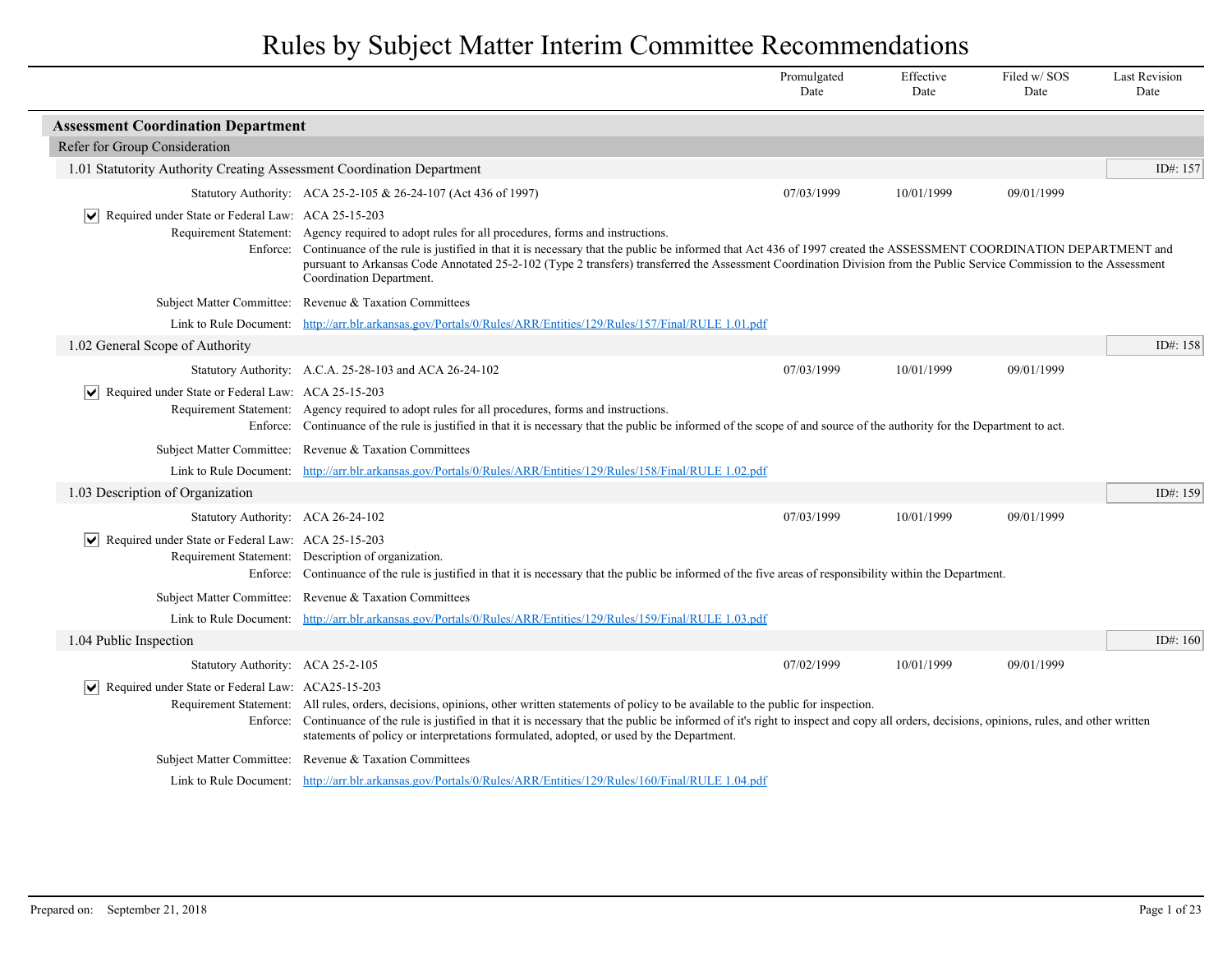|                                                                                       |                                                                                                                                                                                                                                                                                                                                                                          | Promulgated<br>Date | Effective<br>Date | Filed w/SOS<br>Date | <b>Last Revision</b><br>Date |
|---------------------------------------------------------------------------------------|--------------------------------------------------------------------------------------------------------------------------------------------------------------------------------------------------------------------------------------------------------------------------------------------------------------------------------------------------------------------------|---------------------|-------------------|---------------------|------------------------------|
| 1.05 Arkansas Freedom of Information Act of 1967                                      |                                                                                                                                                                                                                                                                                                                                                                          |                     |                   |                     | ID#: 161                     |
|                                                                                       | Statutory Authority: ACA 2-103, ACA 25-19-105                                                                                                                                                                                                                                                                                                                            | 07/14/1999          | 10/01/1999        | 09/01/1999          |                              |
| Required under State or Federal Law: ACA 25-15-203<br>$\vert \bm \vee \vert$          |                                                                                                                                                                                                                                                                                                                                                                          |                     |                   |                     |                              |
| Enforce:                                                                              | Requirement Statement: Agency required to adopt rules for all procedures, forms and instructions.<br>Continuance of the rule is justified because it is necessary that the public be informed that the Department shall fully comply with the Arkansas Freedom of Information Act of<br>1967, as amended.                                                                |                     |                   |                     |                              |
|                                                                                       | Subject Matter Committee: Revenue & Taxation Committees                                                                                                                                                                                                                                                                                                                  |                     |                   |                     |                              |
|                                                                                       | Link to Rule Document: http://arr.blr.arkansas.gov/Portals/0/Rules/ARR/Entities/129/Rules/161/Final/RULE 1.05.pdf                                                                                                                                                                                                                                                        |                     |                   |                     |                              |
| 1.06 Assessment Coordination Department Best Practices Advisory Group                 |                                                                                                                                                                                                                                                                                                                                                                          |                     |                   |                     | ID#: 1356                    |
|                                                                                       | Statutory Authority: ACA 25-2-105 & 26-24-107 (Act 436 of 1997)                                                                                                                                                                                                                                                                                                          | 05/10/2004          | 07/20/2004        | 06/20/2004          |                              |
| $\overline{\mathsf{v}}$<br>Required under State or Federal Law: ACA 25-15-203         | Requirement Statement: Agency required to adopt rules for all procedures, forms and instructions.<br>Enforce: Continuance of the rule is justified in that it is important that the Department stay current with technology and other developments and changes in the industry to make the<br>assessment of property across the state as fair and equitable as possible. |                     |                   |                     |                              |
|                                                                                       | Subject Matter Committee: Revenue & Taxation Committees                                                                                                                                                                                                                                                                                                                  |                     |                   |                     |                              |
| Link to Rule Document:                                                                | http://arr.blr.arkansas.gov/Portals/0/Rules/ARR/Entities/129/Rules/1356/Final/RULE 1.06.pdf                                                                                                                                                                                                                                                                              |                     |                   |                     |                              |
| 2.01 Petition For Declaratory Orders                                                  |                                                                                                                                                                                                                                                                                                                                                                          |                     |                   |                     | ID#: $162$                   |
| Statutory Authority: ACA 25-15-206                                                    |                                                                                                                                                                                                                                                                                                                                                                          | 07/03/1999          | 10/01/1999        | 09/01/1999          |                              |
| $ \bm{\mathsf{v}} $<br>Required under State or Federal Law: ACA 25-15-206<br>Enforce: | Requirement Statement: Must provide for filing and prompt disposition of petitions for declaratory orders.<br>Continuance of the rule is justified in that it is necessary that the public be informed as to the procedure to be used by the Department concerning all petitions for declaratory<br>orders.                                                              |                     |                   |                     |                              |
|                                                                                       | Subject Matter Committee: Revenue & Taxation Committees                                                                                                                                                                                                                                                                                                                  |                     |                   |                     |                              |
|                                                                                       | Link to Rule Document: http://arr.blr.arkansas.gov/Portals/0/Rules/ARR/Entities/129/Rules/162/Final/RULE 2.01.pdf                                                                                                                                                                                                                                                        |                     |                   |                     |                              |
| 2.02 Public Right to Petition                                                         |                                                                                                                                                                                                                                                                                                                                                                          |                     |                   |                     | ID#: 164                     |
| Statutory Authority: ACA 25-15-204                                                    |                                                                                                                                                                                                                                                                                                                                                                          | 07/02/1999          | 10/01/1999        | 09/01/1999          |                              |
| $ \mathbf{v} $ Required under State or Federal Law: ACA 25-15-293                     | Requirement Statement: Agency required to adopt rules for all procedures, forms and instructions.<br>Enforce: Continuance of the rule is justified in that it is important to the integrity of the ad valorem tax system that the public be informed as to it's right to petition the Department to issue,<br>change or repeal a rule.                                   |                     |                   |                     |                              |
|                                                                                       | Subject Matter Committee: Revenue & Taxation Committees                                                                                                                                                                                                                                                                                                                  |                     |                   |                     |                              |
|                                                                                       | Link to Rule Document: http://arr.blr.arkansas.gov/Portals/0/Rules/ARR/Entities/129/Rules/164/Final/RULE 2.02.pdf                                                                                                                                                                                                                                                        |                     |                   |                     |                              |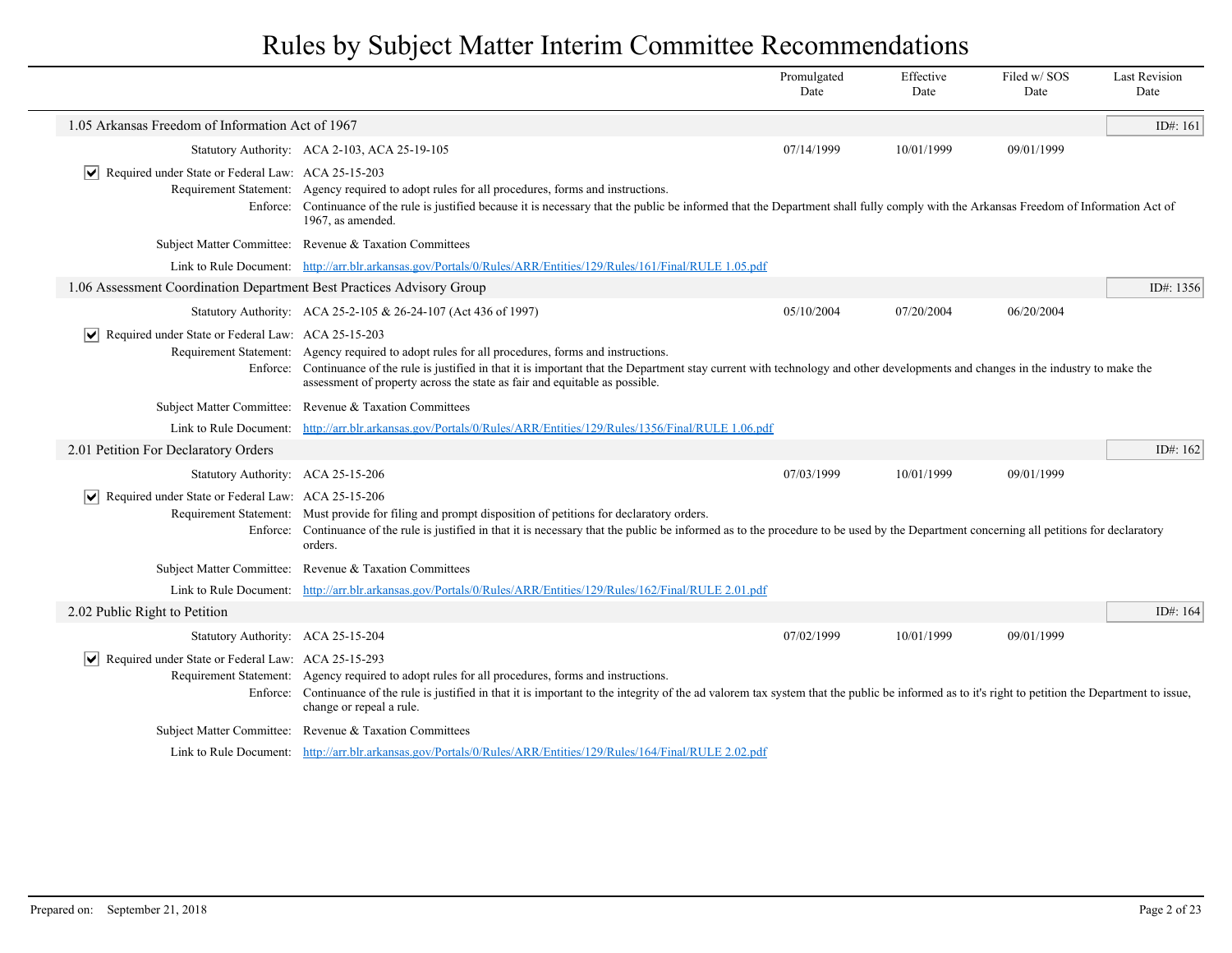|                                                                     |                                                                                                                                                                                                                                                                                                                                                                                                                                                                                                                                                                  | Promulgated<br>Date | Effective<br>Date | Filed w/ SOS<br>Date | <b>Last Revision</b><br>Date |
|---------------------------------------------------------------------|------------------------------------------------------------------------------------------------------------------------------------------------------------------------------------------------------------------------------------------------------------------------------------------------------------------------------------------------------------------------------------------------------------------------------------------------------------------------------------------------------------------------------------------------------------------|---------------------|-------------------|----------------------|------------------------------|
| 2.03 Administratve Hearing Advisory Board                           |                                                                                                                                                                                                                                                                                                                                                                                                                                                                                                                                                                  |                     |                   |                      | ID#: 672                     |
|                                                                     | Statutory Authority: ACA 25-2-105 & 26-24-107 (Act 436 of 1997)                                                                                                                                                                                                                                                                                                                                                                                                                                                                                                  | 10/01/2006          | 12/20/2006        | 11/20/2006           |                              |
| $\triangleright$ Required under State or Federal Law: ACA 25-15-203 | Requirement Statement: Agency required to adopt rules for all procedures, forms and instructions.<br>Enforce: Continuance of the rule is justified in that it is necessary to the integrity of the ad valorem tax system that the public have an independent body to hear their appeals of decisions<br>and make recommendations to the Department for final disposition.                                                                                                                                                                                        |                     |                   |                      |                              |
|                                                                     | Subject Matter Committee: Revenue & Taxation Committees                                                                                                                                                                                                                                                                                                                                                                                                                                                                                                          |                     |                   |                      |                              |
|                                                                     | Link to Rule Document: http://arr.blr.arkansas.gov/Portals/0/Rules/ARR/Entities/129/Rules/672/Final/RULE 2.03.pdf                                                                                                                                                                                                                                                                                                                                                                                                                                                |                     |                   |                      |                              |
| 2.04 Adjudicative Hearings                                          |                                                                                                                                                                                                                                                                                                                                                                                                                                                                                                                                                                  |                     |                   |                      | ID#: $673$                   |
| Statutory Authority: ACA 25-15-208                                  |                                                                                                                                                                                                                                                                                                                                                                                                                                                                                                                                                                  | 10/23/2006          | 12/20/2006        | 11/20/2006           |                              |
| ∣V∣<br>Required under State or Federal Law: ACA 25-15-203           | Requirement Statement: Agency required to adopt rules for all procedures, forms and instructions.<br>Enforce: The provisions of the Arkansas Administrative Procedures Act, as amended, are applicable to all final orders and decisions of the Assessment Coordination Department (ACD),<br>ACA 25-15-208. This rule is necessary for all members of the public wishing to exercise their right to a hearing under the Act to have information and knowledge as to the<br>parameters of the hearing and what to expect as to how the hearing will be conducted. |                     |                   |                      |                              |
|                                                                     | Subject Matter Committee: Revenue & Taxation Committees                                                                                                                                                                                                                                                                                                                                                                                                                                                                                                          |                     |                   |                      |                              |
|                                                                     | Link to Rule Document: http://arr.blr.arkansas.gov/Portals/0/Rules/ARR/Entities/129/Rules/673/Final/RULE 2.04.pdf                                                                                                                                                                                                                                                                                                                                                                                                                                                |                     |                   |                      |                              |
| 2.05 Computer Information System Data Integrity                     |                                                                                                                                                                                                                                                                                                                                                                                                                                                                                                                                                                  |                     |                   |                      | ID#: $674$                   |
|                                                                     | Statutory Authority: ACA 25-2-105 & 26-24-107 (Act 436 of 1997), ACA 26-26-1905                                                                                                                                                                                                                                                                                                                                                                                                                                                                                  | 09/14/2006          | 12/20/2006        | 11/20/2006           |                              |
| $ \mathbf{v} $ Required under State or Federal Law: ACA 25-15-203   | Requirement Statement: Agency required to adopt rules for all procedures, forms and instructions.<br>Enforce: It is necessary to have an on-going common set of reasonable and prudent standards for acquisition and operation of County based computerized information systems; to increase<br>awareness of data security procedures; to support accurate and reliable computerized record keeping; and to insure preservation and effective restoration of computerized records<br>and system operation in the event of a significant disaster.                |                     |                   |                      |                              |
| Subject Matter Committee:                                           | Revenue & Taxation Committees                                                                                                                                                                                                                                                                                                                                                                                                                                                                                                                                    |                     |                   |                      |                              |
| Link to Rule Document:                                              | http://arr.blr.arkansas.gov/Portals/0/Rules/ARR/Entities/129/Rules/674/Final/RULE 2.05.pdf                                                                                                                                                                                                                                                                                                                                                                                                                                                                       |                     |                   |                      |                              |
| 3.01 Appraisal Manager Examination                                  |                                                                                                                                                                                                                                                                                                                                                                                                                                                                                                                                                                  |                     |                   |                      | ID#: $163$                   |
| Statutory Authority: ACA 26-26-1905                                 |                                                                                                                                                                                                                                                                                                                                                                                                                                                                                                                                                                  | 07/11/1999          | 10/01/1999        | 09/01/1999           |                              |
| Required under State or Federal Law: ACA 25-15-203<br>∣V∣           | Requirement Statement: Agency shall adopt rules for all procedures including forms and instructions.<br>Enforce: To comply with Act 1185 of 1999 the ACD must, on an ongoing basis, train and certify persons capable of supervising reappraisals in the various counties of the state.                                                                                                                                                                                                                                                                          |                     |                   |                      |                              |
|                                                                     | Subject Matter Committee: Revenue & Taxation Committees                                                                                                                                                                                                                                                                                                                                                                                                                                                                                                          |                     |                   |                      |                              |
|                                                                     | Link to Rule Document: http://arr.blr.arkansas.gov/Portals/0/Rules/ARR/Entities/129/Rules/163/Final/RULE 3.01.pdf                                                                                                                                                                                                                                                                                                                                                                                                                                                |                     |                   |                      |                              |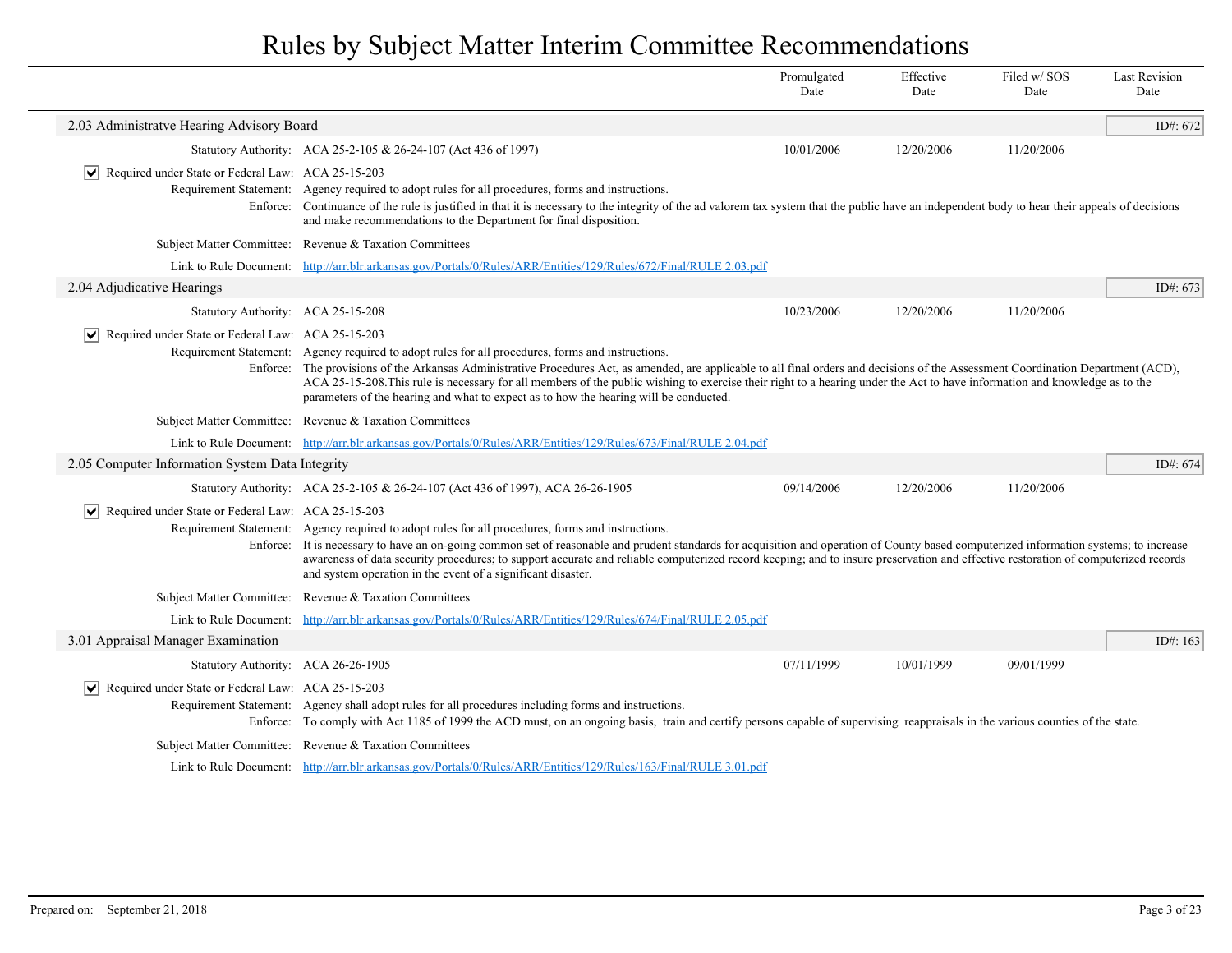|                                                                                      |                                                                                                                                                                                                                                                                                                                                                                                                                 | Promulgated<br>Date | Effective<br>Date | Filed w/SOS<br>Date | <b>Last Revision</b><br>Date |
|--------------------------------------------------------------------------------------|-----------------------------------------------------------------------------------------------------------------------------------------------------------------------------------------------------------------------------------------------------------------------------------------------------------------------------------------------------------------------------------------------------------------|---------------------|-------------------|---------------------|------------------------------|
| 3.02 Prerequisites For Appraisal Manager Exam                                        |                                                                                                                                                                                                                                                                                                                                                                                                                 |                     |                   |                     | ID#: 936                     |
| Statutory Authority: ACA 26-26-503                                                   |                                                                                                                                                                                                                                                                                                                                                                                                                 | 07/24/1999          | 10/09/1999        | 09/01/1999          |                              |
| $ \mathbf{v} $ Required under State or Federal Law: ACA 26-26-503                    | Requirement Statement: The ACD shall prescribe an appropriate course of training to qualify persons doing appraisals.<br>Enforce: Practical experience at the highest level of appraisal is required by the ACD to assure that an appraisal manager can not only pass a test but do the work at a level required for<br>reliability of results of any given reappraisal.                                        |                     |                   |                     |                              |
|                                                                                      | Subject Matter Committee: Revenue & Taxation Committees                                                                                                                                                                                                                                                                                                                                                         |                     |                   |                     |                              |
|                                                                                      | Link to Rule Document: http://arr.blr.arkansas.gov/Portals/0/Rules/ARR/Entities/129/Rules/936/Final/RULE 3.02.pdf                                                                                                                                                                                                                                                                                               |                     |                   |                     |                              |
| 3.04 Administration of Appraisal Manager Exam                                        |                                                                                                                                                                                                                                                                                                                                                                                                                 |                     |                   |                     | ID#: 582                     |
| Statutory Authority: ACA 26-26-1905                                                  |                                                                                                                                                                                                                                                                                                                                                                                                                 | 07/26/2000          | 12/20/2000        | 11/20/2000          |                              |
| Required under State or Federal Law: Act 1185 of 1999, ACA 26-26-1905                | Requirement Statement: The ACD shall develop and implement rules for testing persons to determine qualification for doing reappraisals.<br>Enforce: The rule is necessary to provide assurance of a reasonable and reliable procedure for the examination. The fee is justified to provide funds for the administration of the test for<br>persons not passing the the first time but wanting to take it again. |                     |                   |                     |                              |
|                                                                                      | Subject Matter Committee: Revenue & Taxation Committees                                                                                                                                                                                                                                                                                                                                                         |                     |                   |                     |                              |
|                                                                                      | Link to Rule Document: http://arr.blr.arkansas.gov/Portals/0/Rules/ARR/Entities/129/Rules/582/Final/RULE 3.04.pdf                                                                                                                                                                                                                                                                                               |                     |                   |                     |                              |
| 3.05 Submission of Reappraisal Plans                                                 |                                                                                                                                                                                                                                                                                                                                                                                                                 |                     |                   |                     | ID#: $166$                   |
| Statutory Authority: ACA 26-26-1905                                                  |                                                                                                                                                                                                                                                                                                                                                                                                                 | 07/23/1999          | 10/01/1999        | 09/01/1999          |                              |
| $ \mathbf{v} $ Required under State or Federal Law: ACA 26-26-1905                   | Requirement Statement: The ACD shall develop and implement rules requiring counties to submit plans for reappraisals.<br>Enforce: The rule is required to comply with Act 1185 of 1999.                                                                                                                                                                                                                         |                     |                   |                     |                              |
|                                                                                      | Subject Matter Committee: Revenue & Taxation Committees                                                                                                                                                                                                                                                                                                                                                         |                     |                   |                     |                              |
|                                                                                      | Link to Rule Document: http://arr.blr.arkansas.gov/Portals/0/Rules/ARR/Entities/129/Rules/166/Final/RULE 3.05.pdf                                                                                                                                                                                                                                                                                               |                     |                   |                     |                              |
| 3.09 Format For Reappraisal Plans                                                    |                                                                                                                                                                                                                                                                                                                                                                                                                 |                     |                   |                     | ID#: 590                     |
| Statutory Authority: ACA 26-26-1905                                                  |                                                                                                                                                                                                                                                                                                                                                                                                                 | 07/23/1999          | 10/01/1999        | 09/01/1999          |                              |
| $ \mathbf{v} $ Required under State or Federal Law: Act 1185 of 1999, ACA 26-26-1905 | Requirement Statement: Agency required to adopt rule for content of reappraisal plans.<br>Enforce: The rule is justified in order to provide quality, consistency and prevention of waste.                                                                                                                                                                                                                      |                     |                   |                     |                              |
|                                                                                      | Subject Matter Committee: Revenue & Taxation Committees                                                                                                                                                                                                                                                                                                                                                         |                     |                   |                     |                              |
|                                                                                      | Link to Rule Document: http://arr.blr.arkansas.gov/Portals/0/Rules/ARR/Entities/129/Rules/590/Final/RULE 3.09.pdf                                                                                                                                                                                                                                                                                               |                     |                   |                     |                              |
| 3.10 Parcel Count Information                                                        |                                                                                                                                                                                                                                                                                                                                                                                                                 |                     |                   |                     | ID#: $169$                   |
| Statutory Authority: ACA 26-26-1905                                                  |                                                                                                                                                                                                                                                                                                                                                                                                                 | 07/21/1999          | 10/01/1999        | 09/01/1999          | 12/20/2000                   |
| $ \mathbf{v} $ Required under State or Federal Law: ACA 25-15-203                    | Requirement Statement: Agency required to adopt rules for all procedures, forms and instructions.<br>Enforce: This rule is justified because reimbursement is based upon parcel count.                                                                                                                                                                                                                          |                     |                   |                     |                              |
|                                                                                      | Subject Matter Committee: Revenue & Taxation Committees                                                                                                                                                                                                                                                                                                                                                         |                     |                   |                     |                              |
|                                                                                      | Link to Rule Document: http://arr.blr.arkansas.gov/Portals/0/Rules/ARR/Entities/129/Rules/169/Final/RULE 3.10.pdf                                                                                                                                                                                                                                                                                               |                     |                   |                     |                              |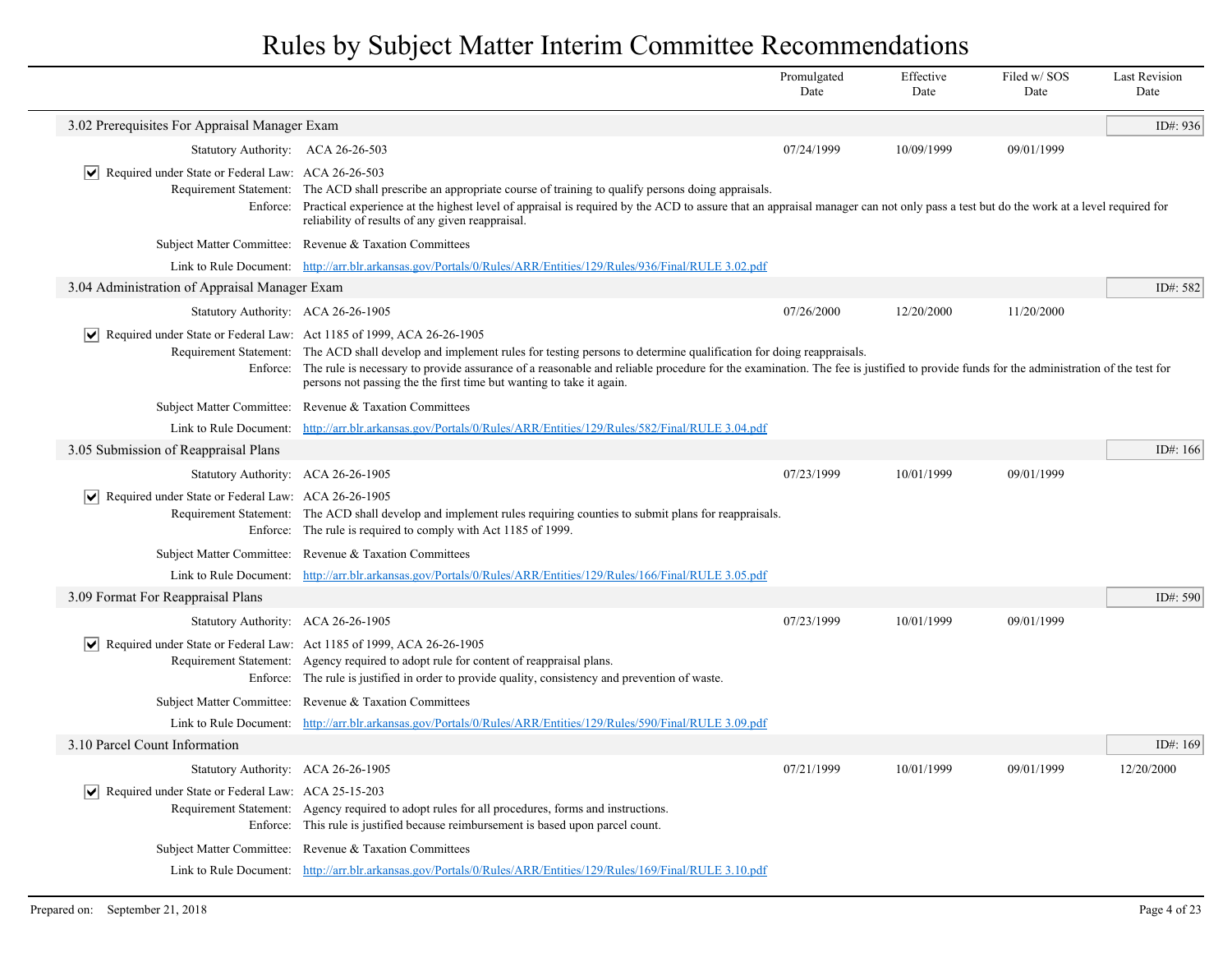|                                                                     |                                                                                                                                                                                                                                                                                      | Promulgated<br>Date | Effective<br>Date | Filed w/SOS<br>Date | <b>Last Revision</b><br>Date |
|---------------------------------------------------------------------|--------------------------------------------------------------------------------------------------------------------------------------------------------------------------------------------------------------------------------------------------------------------------------------|---------------------|-------------------|---------------------|------------------------------|
| 3.11 Order Of Reappraisal Progress                                  |                                                                                                                                                                                                                                                                                      |                     |                   |                     | ID#: 170                     |
| Statutory Authority: ACA 26-26-1905                                 |                                                                                                                                                                                                                                                                                      | 07/21/1999          | 10/01/1999        | 09/01/1999          | 04/26/2010                   |
| $ \mathbf{v} $ Required under State or Federal Law: ACA 25-15-203   | Requirement Statement: Agency required to adopt rules for all procedures, forms and instructions.<br>Enforce: Rule required to assure reasonable and steady progress of the reappraisal so the county does not run short of time at the end and produce results that are unreliable. |                     |                   |                     |                              |
|                                                                     | Subject Matter Committee: Revenue & Taxation Committees                                                                                                                                                                                                                              |                     |                   |                     |                              |
|                                                                     | Link to Rule Document: http://arr.blr.arkansas.gov/Portals/0/Rules/ARR/Entities/129/Rules/170/Final/RULE 3.11.pdf                                                                                                                                                                    |                     |                   |                     |                              |
| 3.12 Appraisal Manager To Be Named In Reappraisal Plan              |                                                                                                                                                                                                                                                                                      |                     |                   |                     | ID#: 593                     |
| Statutory Authority: ACA 26-26-1905                                 |                                                                                                                                                                                                                                                                                      | 07/11/1999          | 10/01/1999        | 09/01/1999          | 12/07/2012                   |
| Required under State or Federal Law: ACA 26-26-1905                 | Requirement Statement: Law requiring periodic reappraisals.<br>Enforce: The rule is justified to assure the reappraisal product is reliable.                                                                                                                                         |                     |                   |                     |                              |
|                                                                     | Subject Matter Committee: Revenue & Taxation Committees                                                                                                                                                                                                                              |                     |                   |                     |                              |
|                                                                     | Link to Rule Document: http://arr.blr.arkansas.gov/Portals/0/Rules/ARR/Entities/129/Rules/593/Final/RULE 3.12.pdf                                                                                                                                                                    |                     |                   |                     |                              |
| 3.13 Existing Resources                                             |                                                                                                                                                                                                                                                                                      |                     |                   |                     | ID#: 172                     |
| Statutory Authority: ACA 26-26-1905                                 |                                                                                                                                                                                                                                                                                      | 07/11/1999          | 10/01/1999        | 09/01/1999          |                              |
| Required under State or Federal Law: ACA 25-15-203                  | Requirement Statement: Agency required to adopt rules for all procedures, forms and instructions.<br>Enforce: The rule is justified to assure resources are not duplicated and thus unnecessarily depleting reappraisal funds.                                                       |                     |                   |                     |                              |
|                                                                     | Subject Matter Committee: Revenue & Taxation Committees                                                                                                                                                                                                                              |                     |                   |                     |                              |
|                                                                     | Link to Rule Document: http://arr.blr.arkansas.gov/Portals/0/Rules/ARR/Entities/129/Rules/172/Final/RULE 3.13.pdf                                                                                                                                                                    |                     |                   |                     |                              |
| 3.14 Reappraisal Budgets                                            |                                                                                                                                                                                                                                                                                      |                     |                   |                     | ID#: 173                     |
| Statutory Authority: ACA 26-26-1905                                 |                                                                                                                                                                                                                                                                                      | 07/11/1999          | 10/01/1999        | 09/01/1999          |                              |
| $\triangleright$ Required under State or Federal Law: ACA 25-15-203 | Requirement Statement: Agency required to adopt rules for all procedures, forms and instructions.<br>Enforce: The rule is necessary to assure reliable reappraisal results and avoid waste of reappraisal funds.                                                                     |                     |                   |                     |                              |
|                                                                     | Subject Matter Committee: Revenue & Taxation Committees                                                                                                                                                                                                                              |                     |                   |                     |                              |
|                                                                     | Link to Rule Document: http://arr.blr.arkansas.gov/Portals/0/Rules/ARR/Entities/129/Rules/173/Final/RULE 3.14.pdf                                                                                                                                                                    |                     |                   |                     |                              |
| 3.15 Minimum Expected Production Levels For In-House Reappraisals   |                                                                                                                                                                                                                                                                                      |                     |                   |                     | ID#: 174                     |
| Statutory Authority: Act 1185 of 1999                               |                                                                                                                                                                                                                                                                                      | 07/21/1999          | 10/01/1999        | 09/01/1999          |                              |
| $ \mathbf{v} $ Required under State or Federal Law: ACA 25-15-203   | Requirement Statement: Agency required to adopt rules for all procedures, forms and instructions.<br>Enforce: The rule is justified so counties may gauge their production to the norm.                                                                                              |                     |                   |                     |                              |
|                                                                     | Subject Matter Committee: Revenue & Taxation Committees                                                                                                                                                                                                                              |                     |                   |                     |                              |
|                                                                     | Link to Rule Document: http://arr.blr.arkansas.gov/Portals/0/Rules/ARR/Entities/129/Rules/174/Final/RULE 3.15.pdf                                                                                                                                                                    |                     |                   |                     |                              |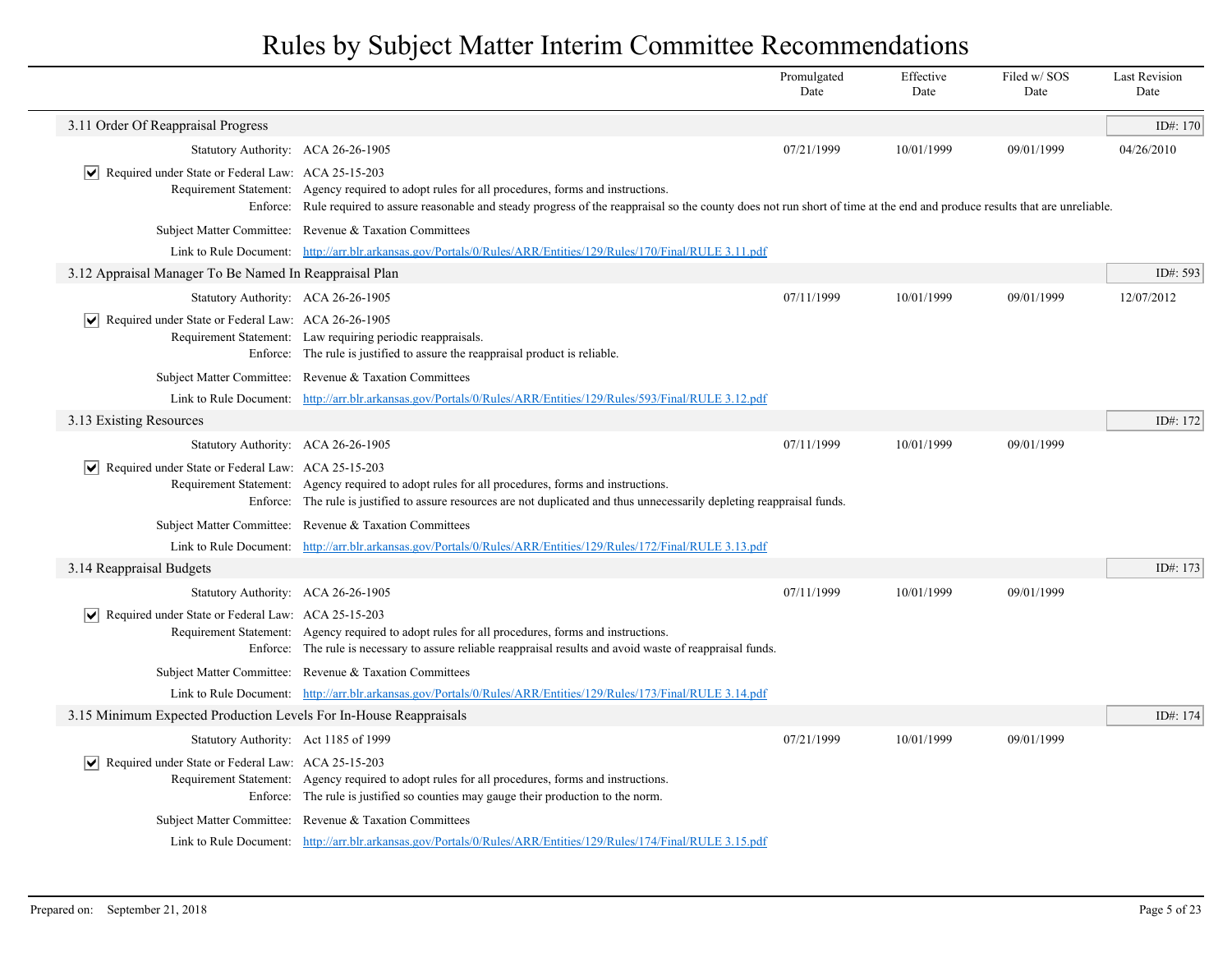|                                                                            |                                                                                                                                                                                                                                                                  | Promulgated<br>Date | Effective<br>Date | Filed w/ SOS<br>Date | <b>Last Revision</b><br>Date |
|----------------------------------------------------------------------------|------------------------------------------------------------------------------------------------------------------------------------------------------------------------------------------------------------------------------------------------------------------|---------------------|-------------------|----------------------|------------------------------|
| 3.15.1 Full Reappraisal Program Using Single Appraisers                    |                                                                                                                                                                                                                                                                  |                     |                   |                      | ID#: 175                     |
| Statutory Authority: ACA 26-26-1905                                        |                                                                                                                                                                                                                                                                  | 07/02/1999          | 10/01/1999        | 09/01/1999           |                              |
| $ \mathbf{v} $ Required under State or Federal Law: ACA 25-15-203          | Requirement Statement: Agency required to adopt rules for all procedures, forms and instructions.<br>Enforce: The rule is justified so the counties may gauge their production to the norm using single appraisers.                                              |                     |                   |                      |                              |
|                                                                            | Subject Matter Committee: Revenue & Taxation Committees                                                                                                                                                                                                          |                     |                   |                      |                              |
|                                                                            | Link to Rule Document: http://arr.blr.arkansas.gov/Portals/0/Rules/ARR/Entities/129/Rules/175/Final/RULE 3.15.1.pdf                                                                                                                                              |                     |                   |                      |                              |
| 3.15.2 Full Reappraisal Program Using Data Gatherers And Review Appraisers |                                                                                                                                                                                                                                                                  |                     |                   |                      | ID#: 176                     |
| Statutory Authority: ACA 26-26-1905                                        |                                                                                                                                                                                                                                                                  | 07/21/1999          | 10/01/1999        | 09/01/1999           |                              |
| $ \mathbf{v} $ Required under State or Federal Law: ACA 25-15-203          | Requirement Statement: Agency required to adopt rules for all procedures, forms and instructions.<br>Enforce: The rule is justified so counties may gauge their production against the norm using Data Gatherers and Review Appraisers                           |                     |                   |                      |                              |
|                                                                            | Subject Matter Committee: Revenue & Taxation Committees                                                                                                                                                                                                          |                     |                   |                      |                              |
|                                                                            | Link to Rule Document: http://arr.blr.arkansas.gov/Portals/0/Rules/ARR/Entities/129/Rules/176/Final/RULE 3.15.2.pdf                                                                                                                                              |                     |                   |                      |                              |
| 3.15.3 Review Appraisal Program Using Single Appraisers                    |                                                                                                                                                                                                                                                                  |                     |                   |                      | ID#: 178                     |
| Statutory Authority: ACA 26-26-1905                                        |                                                                                                                                                                                                                                                                  | 07/21/1999          | 10/01/1999        | 09/01/1999           | 12/07/2012                   |
| $\triangledown$ Required under State or Federal Law: ACA 25-15-203         | Requirement Statement: Agency required to adopt rules for all procedures, forms and instructions.<br>Enforce: The rule is justified so counties may gauge their production against the norm for review appraisals using a single appraiser.                      |                     |                   |                      |                              |
|                                                                            | Subject Matter Committee: Revenue & Taxation Committees                                                                                                                                                                                                          |                     |                   |                      |                              |
|                                                                            | Link to Rule Document: http://arr.blr.arkansas.gov/Portals/0/Rules/ARR/Entities/129/Rules/178/Final/RULE 3.15.3.pdf                                                                                                                                              |                     |                   |                      |                              |
| 3.15.4 Review Appraisal Program Using Data Gatherers and Review Appraisers |                                                                                                                                                                                                                                                                  |                     |                   |                      | ID#: 179                     |
| Statutory Authority: ACA 26-26-1905                                        |                                                                                                                                                                                                                                                                  | 07/21/1999          | 10/01/1999        | 09/01/1999           | 12/07/2012                   |
| $ \mathbf{v} $ Required under State or Federal Law: ACA 25-15-203          | Requirement Statement: Agency required to adopt rules for all procedures, forms and instructions.<br>Enforce: The rule is justified so the counties may gauge their production against the norm in review appraisals using Data Gatherers and Review Appraisers. |                     |                   |                      |                              |
|                                                                            | Subject Matter Committee: Revenue & Taxation Committees                                                                                                                                                                                                          |                     |                   |                      |                              |
|                                                                            | Link to Rule Document: http://arr.blr.arkansas.gov/Portals/0/Rules/ARR/Entities/129/Rules/179/Final/RULE 3.15.4.pdf                                                                                                                                              |                     |                   |                      |                              |
| 3.16 Allowable Expenses                                                    |                                                                                                                                                                                                                                                                  |                     |                   |                      | ID#: 180                     |
| Statutory Authority: ACA 26-26-1905                                        |                                                                                                                                                                                                                                                                  | 07/11/1999          | 10/01/1999        | 09/01/1999           |                              |
| $ \mathbf{v} $ Required under State or Federal Law: ACA 25-15-203          | Requirement Statement: Agency required to adopt rules for all procedures, forms and instructions.<br>Enforce: The rule is justified so the counties will know what expenses will be reimbursed and which will not.                                               |                     |                   |                      |                              |
|                                                                            | Subject Matter Committee: Revenue & Taxation Committees                                                                                                                                                                                                          |                     |                   |                      |                              |
|                                                                            | Link to Rule Document: http://arr.blr.arkansas.gov/Portals/0/Rules/ARR/Entities/129/Rules/180/Final/RULE 3.16.pdf                                                                                                                                                |                     |                   |                      |                              |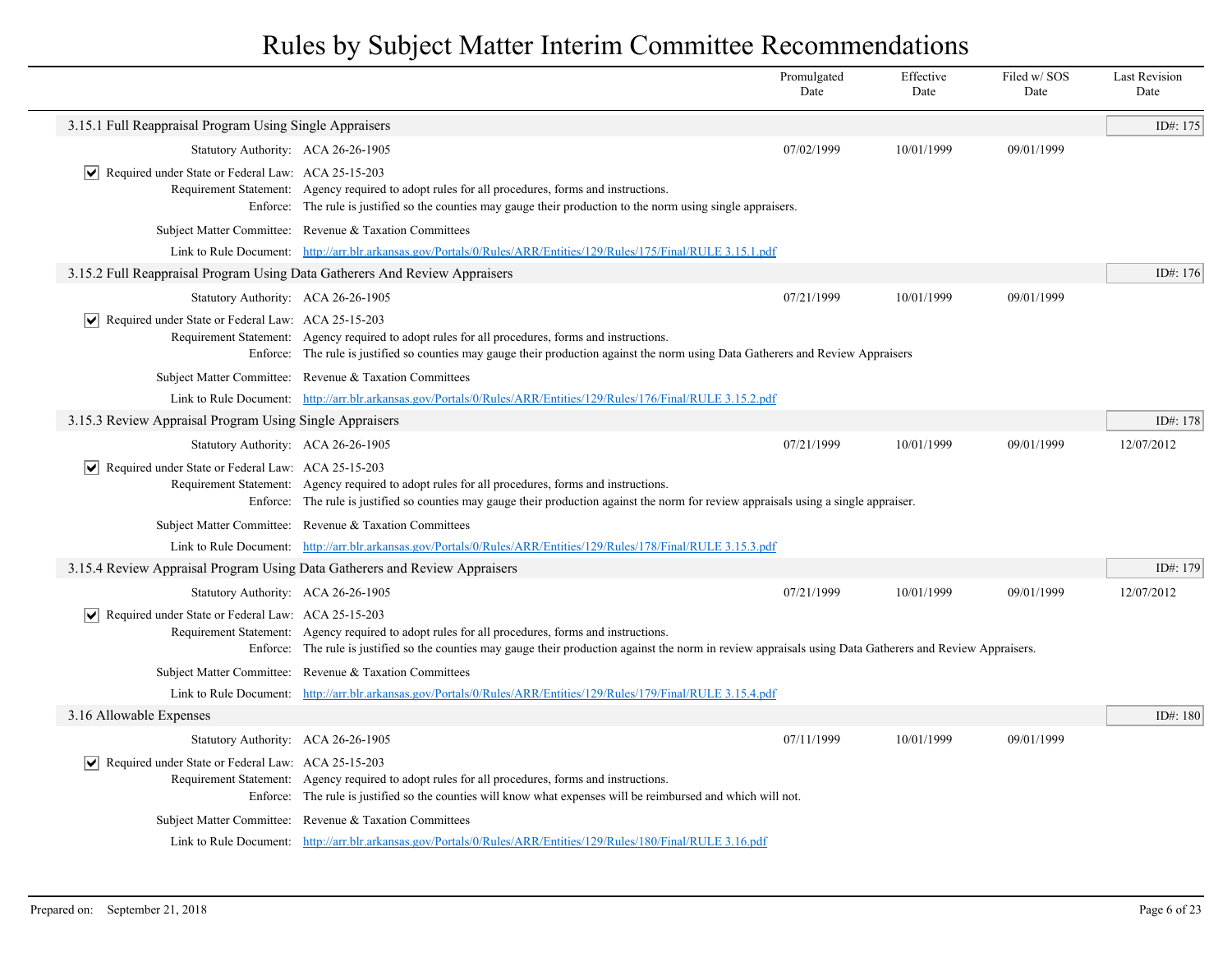|                                                                                   |                                                                                                                                                                                                                                                                                                                                                                                                                                                                                                                                                                                                                    | Promulgated<br>Date | Effective<br>Date | Filed w/SOS<br>Date | <b>Last Revision</b><br>Date |
|-----------------------------------------------------------------------------------|--------------------------------------------------------------------------------------------------------------------------------------------------------------------------------------------------------------------------------------------------------------------------------------------------------------------------------------------------------------------------------------------------------------------------------------------------------------------------------------------------------------------------------------------------------------------------------------------------------------------|---------------------|-------------------|---------------------|------------------------------|
| 3.17 Funding                                                                      |                                                                                                                                                                                                                                                                                                                                                                                                                                                                                                                                                                                                                    |                     |                   |                     | ID#: 181                     |
| Statutory Authority: ACA 26-26-1905                                               |                                                                                                                                                                                                                                                                                                                                                                                                                                                                                                                                                                                                                    | 07/11/1999          | 10/01/1999        | 09/01/1999          | 03/03/2002                   |
| Required under State or Federal Law: ACA 25-15-203                                | Requirement Statement: Agency required to adopt rules for all procedures, forms and instructions.<br>Enforce: The rule is justified so the counties will know the procedure for reimbursement of reappraisal expenses.                                                                                                                                                                                                                                                                                                                                                                                             |                     |                   |                     |                              |
|                                                                                   | Subject Matter Committee: Revenue & Taxation Committees                                                                                                                                                                                                                                                                                                                                                                                                                                                                                                                                                            |                     |                   |                     |                              |
|                                                                                   | Link to Rule Document: http://arr.blr.arkansas.gov/Portals/0/Rules/ARR/Entities/129/Rules/181/Final/RULE 3.17.pdf                                                                                                                                                                                                                                                                                                                                                                                                                                                                                                  |                     |                   |                     |                              |
| 3.18 In-House Reappraisal Plans - Signature Requirements                          |                                                                                                                                                                                                                                                                                                                                                                                                                                                                                                                                                                                                                    |                     |                   |                     | ID#: 182                     |
| Statutory Authority: ACA 26-26-1905                                               |                                                                                                                                                                                                                                                                                                                                                                                                                                                                                                                                                                                                                    | 07/22/1999          | 10/01/1999        | 09/01/1999          | 12/20/2006                   |
| Required under State or Federal Law: ACA 25-15-203<br>$\vert\bm{\mathsf{v}}\vert$ | Requirement Statement: Agency required to adopt rules for all procedures, forms and instructions.<br>Enforce: The rule is justified so the counties will know who's signatures are necessary on the plan. The county judge is the chief financial officer of the county by law. The Appraisal<br>Manager is required because the ACD looks to him/her to see that the appraisal is done appropriately. The principal of the reappraisal company is required in order to bind the<br>company to the plan (contract).                                                                                                |                     |                   |                     |                              |
|                                                                                   | Subject Matter Committee: Revenue & Taxation Committees                                                                                                                                                                                                                                                                                                                                                                                                                                                                                                                                                            |                     |                   |                     |                              |
|                                                                                   | Link to Rule Document: http://arr.blr.arkansas.gov/Portals/0/Rules/ARR/Entities/129/Rules/182/Final/RULE 3.18.pdf                                                                                                                                                                                                                                                                                                                                                                                                                                                                                                  |                     |                   |                     |                              |
| 3.19 Contracted Reappraisal Plans - Signature Requirements                        |                                                                                                                                                                                                                                                                                                                                                                                                                                                                                                                                                                                                                    |                     |                   |                     | ID#: 183                     |
| Statutory Authority: ACA 26-26-1905                                               |                                                                                                                                                                                                                                                                                                                                                                                                                                                                                                                                                                                                                    | 07/21/1999          | 10/01/1999        | 09/01/1999          | 12/20/2006                   |
| $ \bm{\mathsf{v}} $<br>Required under State or Federal Law: ACA 25-15-203         | Requirement Statement: Agency required to adopt rules for all procedures, forms and instructions.<br>Enforce: The rule is justified so that the counties will know what signatures on the plan are required when the appraisal is contracted out. The county judge is the chief financial officer of<br>the county and all payments by the county must come through him. The Appraisal Manager is required because the ACD looks to him/her to see that the reappraisal is done<br>appropriately. The county assessor is also responsible for the reappraisal and is accountable to see that it is done correctly. |                     |                   |                     |                              |
|                                                                                   | Subject Matter Committee: Revenue & Taxation Committees                                                                                                                                                                                                                                                                                                                                                                                                                                                                                                                                                            |                     |                   |                     |                              |
|                                                                                   | Link to Rule Document: http://arr.blr.arkansas.gov/Portals/0/Rules/ARR/Entities/129/Rules/183/Final/RULE 3.19.pdf                                                                                                                                                                                                                                                                                                                                                                                                                                                                                                  |                     |                   |                     |                              |
| 3.20 Progress Reports From Appraisal Manager To ACD                               |                                                                                                                                                                                                                                                                                                                                                                                                                                                                                                                                                                                                                    |                     |                   |                     | ID#: 184                     |
| Statutory Authority: ACA 26-26-1905                                               |                                                                                                                                                                                                                                                                                                                                                                                                                                                                                                                                                                                                                    | 07/11/1999          | 10/01/1999        | 09/01/1999          |                              |
| Required under State or Federal Law: ACA 25-15-203<br>$ \bm{\mathsf{v}} $         | Requirement Statement: Agency required to adopt rules for all procedures, forms and instructions.<br>Enforce: The rule is justified so the ACD will know the progress of the reappraisal and that monthly reimbursement payments are justified.                                                                                                                                                                                                                                                                                                                                                                    |                     |                   |                     |                              |
|                                                                                   | Subject Matter Committee: Revenue & Taxation Committees                                                                                                                                                                                                                                                                                                                                                                                                                                                                                                                                                            |                     |                   |                     |                              |
|                                                                                   | Link to Rule Document: http://arr.blr.arkansas.gov/Portals/0/Rules/ARR/Entities/129/Rules/184/Final/RULE 3.20.pdf                                                                                                                                                                                                                                                                                                                                                                                                                                                                                                  |                     |                   |                     |                              |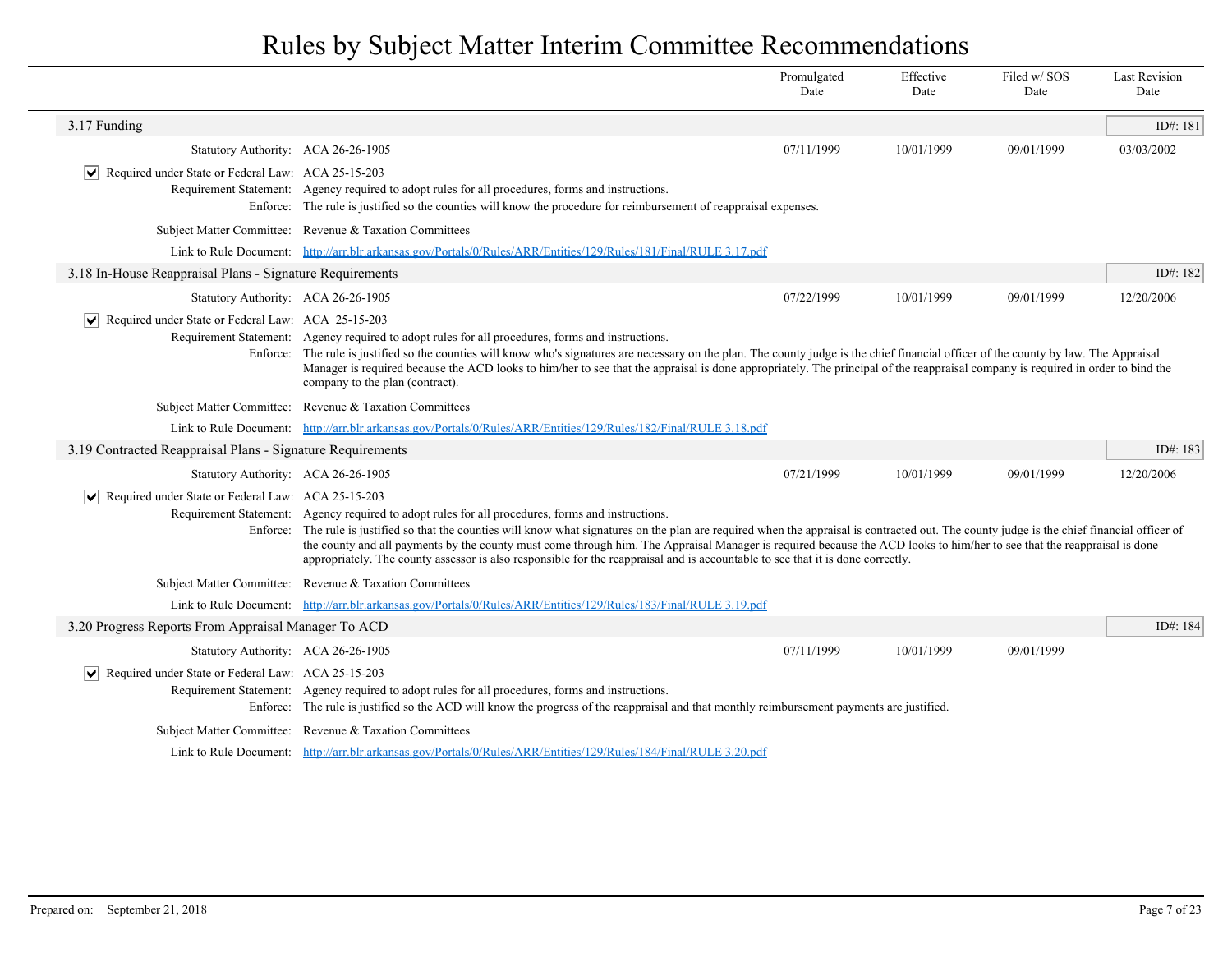|                                                                    |                                                                                                                                                                                                                                                                             | Promulgated<br>Date | Effective<br>Date | Filed w/SOS<br>Date | <b>Last Revision</b><br>Date |
|--------------------------------------------------------------------|-----------------------------------------------------------------------------------------------------------------------------------------------------------------------------------------------------------------------------------------------------------------------------|---------------------|-------------------|---------------------|------------------------------|
| 3.21 Reimbursement To Counties In Equal Payments                   |                                                                                                                                                                                                                                                                             |                     |                   |                     | ID#: 185                     |
| Statutory Authority: ACA 26-26-1905                                |                                                                                                                                                                                                                                                                             | 07/13/1999          | 10/01/1999        | 09/01/1999          |                              |
| $ \mathbf{v} $ Required under State or Federal Law: ACA 25-15-203  | Requirement Statement: Agency required to adopt rules for all procedures, forms and instructions.<br>Enforce: The rule is justified for stability in that the counties will be able too anticipate the monthly amount they will be receiving.                               |                     |                   |                     |                              |
|                                                                    | Subject Matter Committee: Revenue & Taxation Committees                                                                                                                                                                                                                     |                     |                   |                     |                              |
|                                                                    | Link to Rule Document: http://arr.blr.arkansas.gov/Portals/0/Rules/ARR/Entities/129/Rules/185/Final/RULE 3.21.pdf                                                                                                                                                           |                     |                   |                     |                              |
| 3.22 Direct Deposits                                               |                                                                                                                                                                                                                                                                             |                     |                   |                     | ID#: 186                     |
| Statutory Authority: ACA 26-26-1905                                |                                                                                                                                                                                                                                                                             | 07/13/1999          | 10/01/1999        | 09/01/1999          | 12/20/2000                   |
| $ \mathbf{v} $ Required under State or Federal Law: ACA 25-15-203  | Requirement Statement: Agency required to adopt rules for all procedure, forms and instructions.<br>Enforce: The rule is justified for efficiency and ease of operation.                                                                                                    |                     |                   |                     |                              |
|                                                                    | Subject Matter Committee: Revenue & Taxation Committees                                                                                                                                                                                                                     |                     |                   |                     |                              |
|                                                                    | Link to Rule Document: http://arr.blr.arkansas.gov/Portals/0/Rules/ARR/Entities/129/Rules/186/Final/RULE 3.22.pdf                                                                                                                                                           |                     |                   |                     |                              |
| 3.23 Revenue Shortfalls                                            |                                                                                                                                                                                                                                                                             |                     |                   |                     | ID#: 187                     |
| Statutory Authority: ACA 26-26-1905                                |                                                                                                                                                                                                                                                                             | 07/12/1999          | 10/01/1999        | 09/01/1999          |                              |
| $ \mathbf{v} $ Required under State or Federal Law: ACA 25-15-203  | Requirement Statement: Agency required to adopt rules for all procedures, forms and instructions.<br>Enforce: The rule is justified to avoid surprise if there is a shortfall in the funds available for state reimbursement.                                               |                     |                   |                     |                              |
|                                                                    | Subject Matter Committee: Revenue & Taxation Committees                                                                                                                                                                                                                     |                     |                   |                     |                              |
|                                                                    | Link to Rule Document: http://arr.blr.arkansas.gov/Portals/0/Rules/ARR/Entities/129/Rules/187/Final/RULE 3.23.pdf                                                                                                                                                           |                     |                   |                     |                              |
| 3.24 ACD To Conduct Performance Audits                             |                                                                                                                                                                                                                                                                             |                     |                   |                     | ID#: 188                     |
| Statutory Authority: ACA 26-26-1905                                |                                                                                                                                                                                                                                                                             | 07/13/1999          | 10/01/1999        | 09/01/1999          | 03/03/2002                   |
| $\triangledown$ Required under State or Federal Law: ACA 25-15-203 | Requirement Statement: Agency required to adopt rules for all procedures, forms and instructions.<br>Enforce: The rule is justified to assure that the reappraisal is progressing as planned.                                                                               |                     |                   |                     |                              |
|                                                                    | Subject Matter Committee: Revenue & Taxation Committees                                                                                                                                                                                                                     |                     |                   |                     |                              |
|                                                                    | Link to Rule Document: http://arr.blr.arkansas.gov/Portals/0/Rules/ARR/Entities/129/Rules/188/Final/RULE 3.24.pdf                                                                                                                                                           |                     |                   |                     |                              |
| 3.25 Scope Of Phase One Performance Audits                         |                                                                                                                                                                                                                                                                             |                     |                   |                     | ID#: 189                     |
| Statutory Authority: ACA 26-26-1905                                |                                                                                                                                                                                                                                                                             | 07/11/1999          | 10/01/1999        | 09/01/1999          | 12/20/2000                   |
| $ \mathbf{v} $ Required under State or Federal Law: ACA 25-15-203  | Requirement Statement: Agency required to adopt rules for all procedures, forms and instructions.<br>Enforce: The rule is justified so the county and/or contractor will know what the ACD will be looking for in the progress audit of the first phase of the reappraisal. |                     |                   |                     |                              |
|                                                                    | Subject Matter Committee: Revenue & Taxation Committees                                                                                                                                                                                                                     |                     |                   |                     |                              |
|                                                                    | Link to Rule Document: http://arr.blr.arkansas.gov/Portals/0/Rules/ARR/Entities/129/Rules/189/Final/RULE 3.25.pdf                                                                                                                                                           |                     |                   |                     |                              |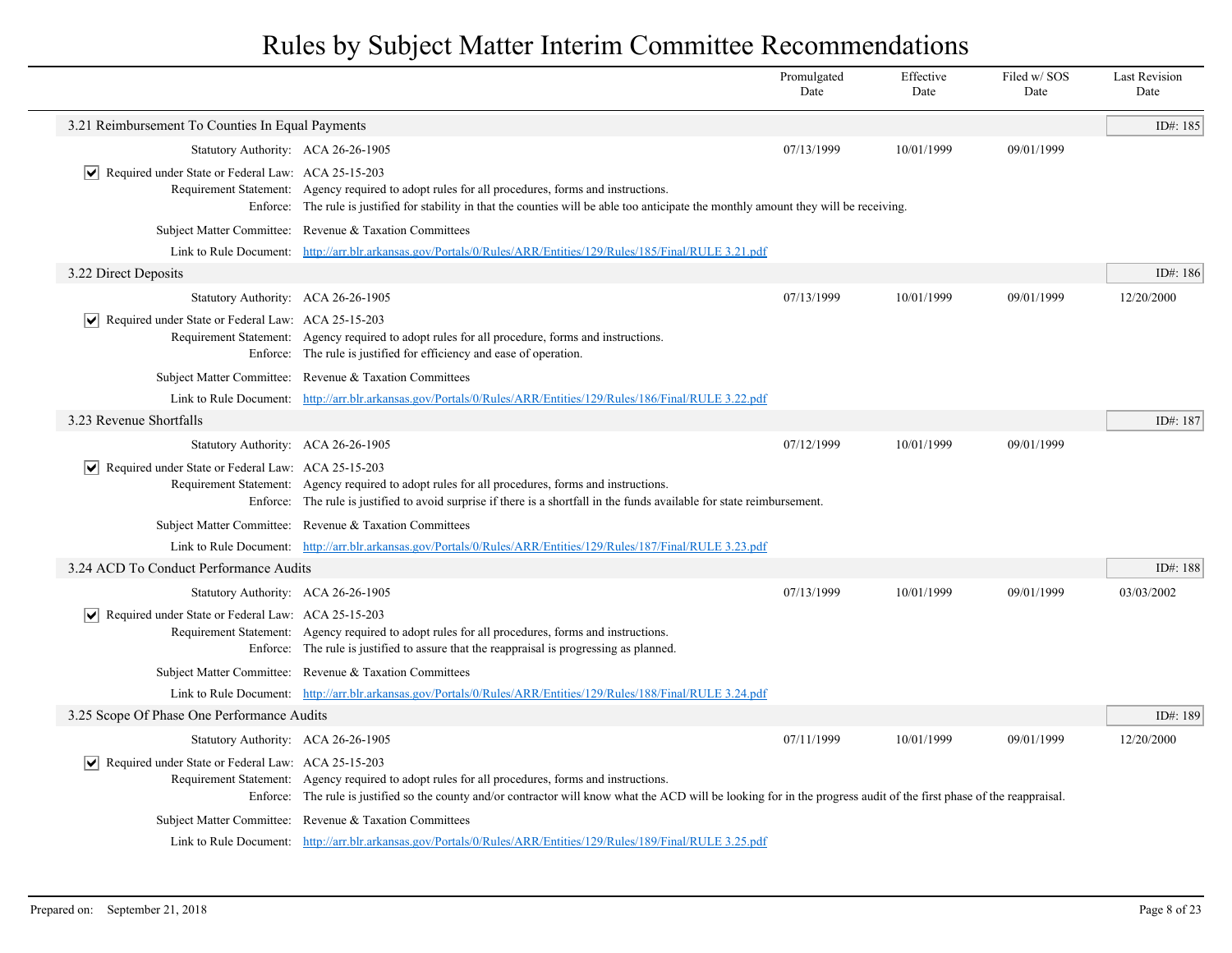|                                                                                                        |                                                                                                                                                                                                                                                                                                                                                                                                                   | Promulgated<br>Date | Effective<br>Date | Filed w/SOS<br>Date | <b>Last Revision</b><br>Date |
|--------------------------------------------------------------------------------------------------------|-------------------------------------------------------------------------------------------------------------------------------------------------------------------------------------------------------------------------------------------------------------------------------------------------------------------------------------------------------------------------------------------------------------------|---------------------|-------------------|---------------------|------------------------------|
| 3.26 Design Of Property Record Cards                                                                   |                                                                                                                                                                                                                                                                                                                                                                                                                   |                     |                   |                     | ID#: 190                     |
| Statutory Authority: ACA 26-26-1905                                                                    |                                                                                                                                                                                                                                                                                                                                                                                                                   | 07/21/1999          | 10/01/1999        | 09/01/1999          | 07/23/2014                   |
| Required under State or Federal Law: ACA 25-15-203<br>∣V∣                                              | Requirement Statement: Agency required to adopt rules for all procedures, forms and instructions.<br>Enforce: The rule is justified for uniformity in that Assessors are required to keep property record cards on each parcel of property in their county.                                                                                                                                                       |                     |                   |                     |                              |
|                                                                                                        | Subject Matter Committee: Revenue & Taxation Committees                                                                                                                                                                                                                                                                                                                                                           |                     |                   |                     |                              |
|                                                                                                        | Link to Rule Document: http://arr.blr.arkansas.gov/Portals/0/Rules/ARR/Entities/129/Rules/190/Final/RULE 3.26.pdf                                                                                                                                                                                                                                                                                                 |                     |                   |                     |                              |
| 3.27 Scope of Phase Two Performance Audits                                                             |                                                                                                                                                                                                                                                                                                                                                                                                                   |                     |                   |                     | ID#: 191                     |
| Statutory Authority: ACA 26-26-1905                                                                    |                                                                                                                                                                                                                                                                                                                                                                                                                   | 07/21/1999          | 10/01/1999        | 09/01/1999          | 12/20/2000                   |
| Required under State or Federal Law: ACA 25-15-205<br>∣V∣<br>Requirement Statement: Agency requirement | Enforce: The rule is justified so the counties and/or contractors will know what the ACD is looking for in the phase two performance audit.                                                                                                                                                                                                                                                                       |                     |                   |                     |                              |
|                                                                                                        | Subject Matter Committee: Revenue & Taxation Committees                                                                                                                                                                                                                                                                                                                                                           |                     |                   |                     |                              |
|                                                                                                        | Link to Rule Document: http://arr.blr.arkansas.gov/Portals/0/Rules/ARR/Entities/129/Rules/191/Final/RULE 3.27.pdf                                                                                                                                                                                                                                                                                                 |                     |                   |                     |                              |
| 3.28.1 Neighborhood Delineation For Residental Neighborhoods                                           |                                                                                                                                                                                                                                                                                                                                                                                                                   |                     |                   |                     | ID#: 192                     |
| Statutory Authority: ACA 26-26-1905                                                                    |                                                                                                                                                                                                                                                                                                                                                                                                                   | 07/11/1999          | 10/01/1999        | 09/01/1999          |                              |
| $\triangledown$ Required under State or Federal Law: ACA 25-15-203                                     | Requirement Statement: Agency shall adopt rules for all procedures including forms and instructions.<br>Enforce: The rule is justified because neighborhoods consisting of areas of like characteristics are used in the mass appraisal process. Counties and/or contractors as well as taxpayers need<br>to know what neighborhood factors are or were used in the appraisal of a particular parcel of property. |                     |                   |                     |                              |
|                                                                                                        | Subject Matter Committee: Revenue & Taxation Committees                                                                                                                                                                                                                                                                                                                                                           |                     |                   |                     |                              |
|                                                                                                        | Link to Rule Document: http://arr.blr.arkansas.gov/Portals/0/Rules/ARR/Entities/129/Rules/192/Final/RULE 3.28.1.pdf                                                                                                                                                                                                                                                                                               |                     |                   |                     |                              |
| 3.28.2 Neighborhood Delineation For Commercial Neighborhoods                                           |                                                                                                                                                                                                                                                                                                                                                                                                                   |                     |                   |                     | ID#: 597                     |
| Statutory Authority: ACA 26-26-1905                                                                    |                                                                                                                                                                                                                                                                                                                                                                                                                   | 07/22/1999          | 10/01/1999        | 09/01/1999          |                              |
| Required under State or Federal Law: ACA 25-15-293<br>∣V∣                                              | Requirement Statement: Agency shall adopt rules for all procedures including forms and instructions.<br>Enforce: The rule is justified because commercial neighborhoods are areas or groups of property that have like characteristics. Counties and/or contractors as well as taxpayers need to know<br>what neighborhood factors are or were used in the appraisal of a particular commercial property.         |                     |                   |                     |                              |
|                                                                                                        | Subject Matter Committee: Revenue & Taxation Committees                                                                                                                                                                                                                                                                                                                                                           |                     |                   |                     |                              |
|                                                                                                        | Link to Rule Document: http://arr.blr.arkansas.gov/Portals/0/Rules/ARR/Entities/129/Rules/597/Final/RULE 3.28.2.pdf                                                                                                                                                                                                                                                                                               |                     |                   |                     |                              |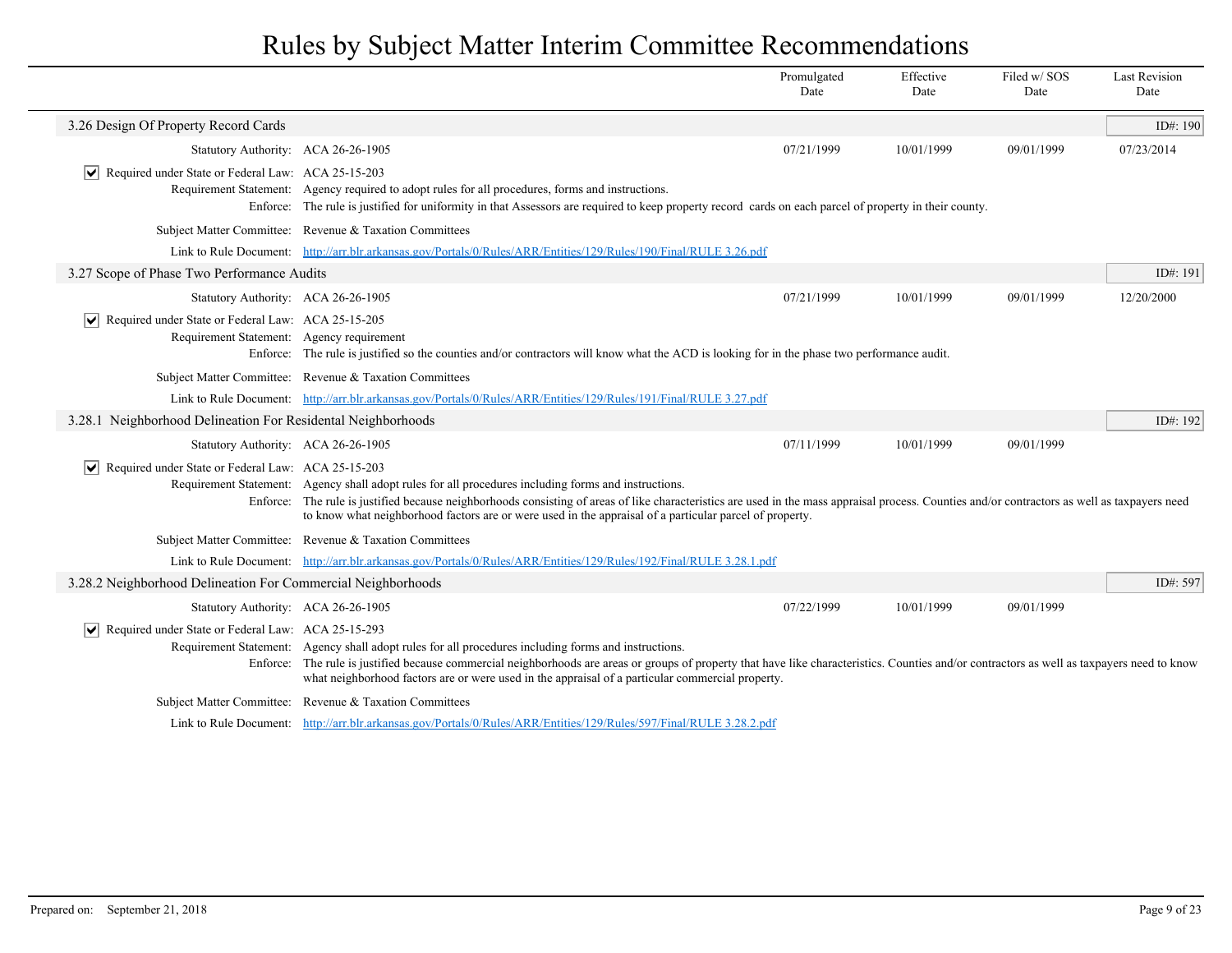|                                                                         |                                                                                                                                                                                                                                                                                                                                                                                                                                          | Promulgated<br>Date | Effective<br>Date | Filed w/SOS<br>Date | <b>Last Revision</b><br>Date |
|-------------------------------------------------------------------------|------------------------------------------------------------------------------------------------------------------------------------------------------------------------------------------------------------------------------------------------------------------------------------------------------------------------------------------------------------------------------------------------------------------------------------------|---------------------|-------------------|---------------------|------------------------------|
| 3.28.3 Neighborhood Delineation for Rural Areas                         |                                                                                                                                                                                                                                                                                                                                                                                                                                          |                     |                   |                     | ID#: 639                     |
| Statutory Authority: ACA 26-26-1905                                     |                                                                                                                                                                                                                                                                                                                                                                                                                                          | 07/22/1999          | 10/01/1999        | 09/01/1999          |                              |
| $ \mathbf{v} $ Required under State or Federal Law: ACA 25-15-203       | Requirement Statement: Agency shall adopt rules for all procedures including forms and processes.<br>Enforce: The rule is justified in that rural areas are or may be grouped together according too similar characteristics for mass appraisal purposes. Counties and/or contractors, as well as<br>taxpayers need to know the neighborhood characteristics used in appraisal of a particular property.                                 |                     |                   |                     |                              |
|                                                                         | Subject Matter Committee: Revenue & Taxation Committees                                                                                                                                                                                                                                                                                                                                                                                  |                     |                   |                     |                              |
|                                                                         | Link to Rule Document: http://arr.blr.arkansas.gov/Portals/0/Rules/ARR/Entities/129/Rules/639/Final/RULE 3.28.3.pdf                                                                                                                                                                                                                                                                                                                      |                     |                   |                     |                              |
| 3.29 Location Factors                                                   |                                                                                                                                                                                                                                                                                                                                                                                                                                          |                     |                   |                     | ID#: 263                     |
| Statutory Authority: ACA 26-26-1905                                     |                                                                                                                                                                                                                                                                                                                                                                                                                                          | 03/23/2001          | 07/03/2001        | 06/05/2001          |                              |
| $ \mathbf{v} $ Required under State or Federal Law: ACA 25-15-203       | Requirement Statement: Agency shall adopt rules for all procedures including forms and instructions.<br>Enforce: The rule is justified because location factors are used in the mass appraisal process to adjust for differences in costs from one area to another. Counties and/or contractors as well as<br>tax payers need to know what location factor was used in the appraisal of a particular property and how it was determined. |                     |                   |                     |                              |
|                                                                         | Subject Matter Committee: Revenue & Taxation Committees                                                                                                                                                                                                                                                                                                                                                                                  |                     |                   |                     |                              |
|                                                                         | Link to Rule Document: http://arr.blr.arkansas.gov/Portals/0/Rules/ARR/Entities/129/Rules/263/Final/RULE 3.29.pdf                                                                                                                                                                                                                                                                                                                        |                     |                   |                     |                              |
| 3.30 Minimum Acceptable Standards For Performance Audits                |                                                                                                                                                                                                                                                                                                                                                                                                                                          |                     |                   |                     | ID#: 598                     |
| Statutory Authority: ACA 26-26-1905                                     |                                                                                                                                                                                                                                                                                                                                                                                                                                          | 07/16/1999          | 10/01/1999        | 09/01/1999          | 12/07/2012                   |
| $\sqrt{\phantom{a}}$ Required under State or Federal Law: AcA 25-15-203 | Requirement Statement: Agency shall adopt rules for procedures including forms and instructions.<br>Enforce: The rule is justified so counties and/or contractors as well as taxpayers need to know the standards the appraisers are being held to by the ACD when they do a performance audit.                                                                                                                                          |                     |                   |                     |                              |
|                                                                         | Subject Matter Committee: Revenue & Taxation Committees                                                                                                                                                                                                                                                                                                                                                                                  |                     |                   |                     |                              |
|                                                                         | Link to Rule Document: http://arr.blr.arkansas.gov/Portals/0/Rules/ARR/Entities/129/Rules/598/Final/RULE 3.30.pdf                                                                                                                                                                                                                                                                                                                        |                     |                   |                     |                              |
| 3.31 Failure to Comply with Standards of Performance Audit              |                                                                                                                                                                                                                                                                                                                                                                                                                                          |                     |                   |                     | ID#: 264                     |
|                                                                         | Statutory Authority: ACA 25-15-203, ACA 26-26-1905                                                                                                                                                                                                                                                                                                                                                                                       | 07/17/1999          | 10/01/1999        | 09/01/1999          | 09/25/2008                   |
| $ \mathbf{v} $ Required under State or Federal Law: ACA 25-16-203       | Requirement Statement: Agency shall adopt rules for all procedures including forms and instructions.<br>Enforce: The rule is justified in that counties and/or contractors need to know the consequences of failing a performance audit and their right to a hearing.                                                                                                                                                                    |                     |                   |                     |                              |
|                                                                         | Subject Matter Committee: Revenue & Taxation Committees                                                                                                                                                                                                                                                                                                                                                                                  |                     |                   |                     |                              |
|                                                                         | Link to Rule Document: http://arr.blr.arkansas.gov/Portals/0/Rules/ARR/Entities/129/Rules/264/Final/RULE 3.31.pdf                                                                                                                                                                                                                                                                                                                        |                     |                   |                     |                              |
| 3.32 Misrepresentation                                                  |                                                                                                                                                                                                                                                                                                                                                                                                                                          |                     |                   |                     | ID#: 599                     |
| Statutory Authority: Act 1185/1999                                      |                                                                                                                                                                                                                                                                                                                                                                                                                                          | 05/16/1999          | 10/01/1999        | 09/01/1999          | 07/05/2004                   |
| $ \mathbf{v} $ Required under State or Federal Law: ACA25-15-203        | Requirement Statement: Agency required to adopt rules for all procedures, forms and instructions.<br>Enforce: The rule is justified to provide notice of for consequences if misrepresentations are made to the ACD.                                                                                                                                                                                                                     |                     |                   |                     |                              |
|                                                                         | Subject Matter Committee: Revenue & Taxation Committees                                                                                                                                                                                                                                                                                                                                                                                  |                     |                   |                     |                              |
|                                                                         | Link to Rule Document: http://arr.blr.arkansas.gov/Portals/0/Rules/ARR/Entities/129/Rules/599/Final/RULE 3.32.pdf                                                                                                                                                                                                                                                                                                                        |                     |                   |                     |                              |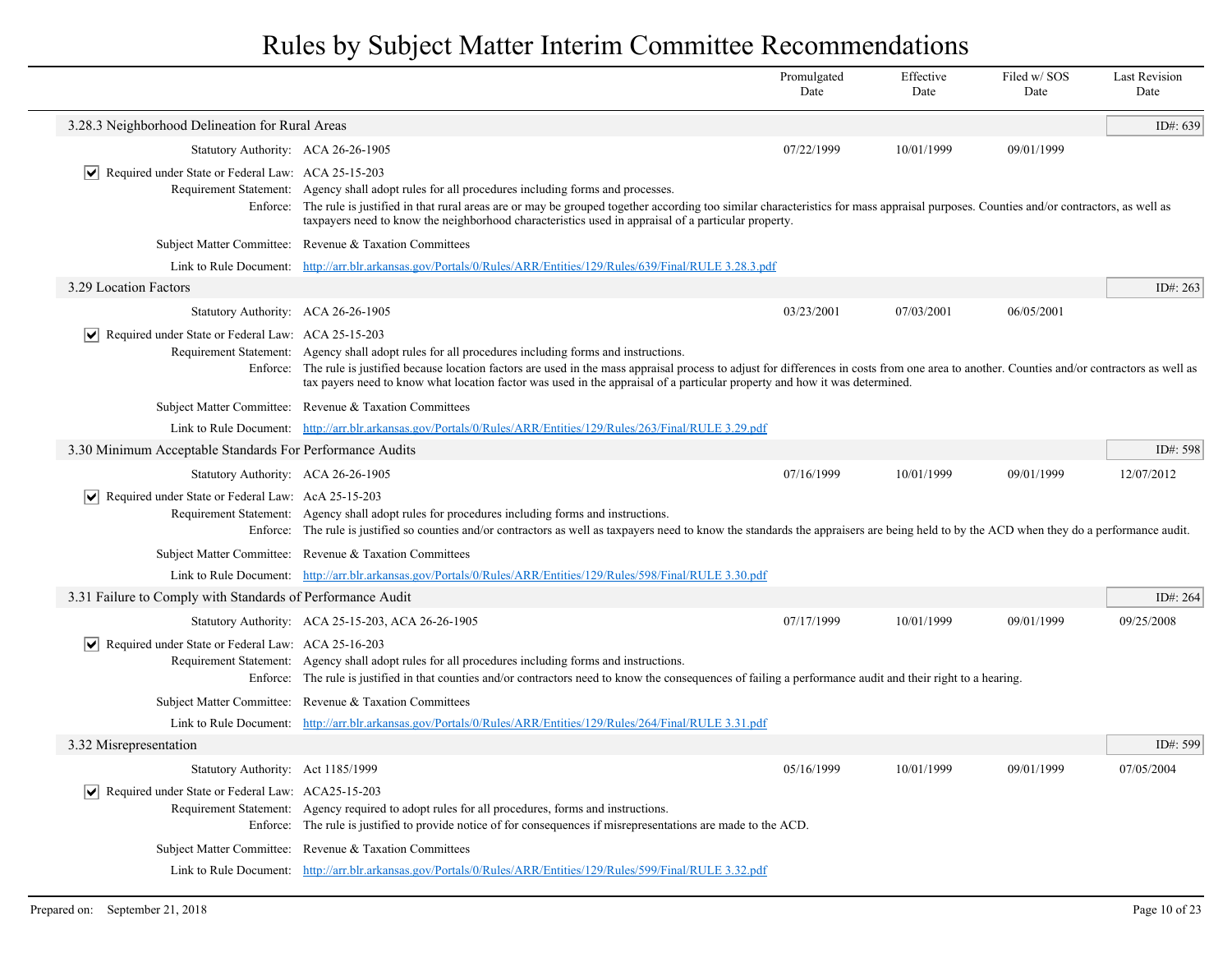|                                                                                                         |                                                                                                                                                                                                                                                                                                                                                                      | Promulgated<br>Date | Effective<br>Date | Filed w/SOS<br>Date | <b>Last Revision</b><br>Date |
|---------------------------------------------------------------------------------------------------------|----------------------------------------------------------------------------------------------------------------------------------------------------------------------------------------------------------------------------------------------------------------------------------------------------------------------------------------------------------------------|---------------------|-------------------|---------------------|------------------------------|
| 3.33 Force Majeure                                                                                      |                                                                                                                                                                                                                                                                                                                                                                      |                     |                   |                     | ID#: $600$                   |
| Statutory Authority: ACA 26-26-1905                                                                     |                                                                                                                                                                                                                                                                                                                                                                      | 06/07/1999          | 10/01/1999        | 09/01/1999          |                              |
| $ \mathbf{v} $ Required under State or Federal Law: ACA 25-15-203<br>Requirement Statement:<br>Enforce: | Agency required to adopt rules for all procedures, forms and instructions.<br>The continuation of the rule is justified so that counties and contractors as well as members of the public may be aware that the ACD may grant additional time when delays in the<br>completion of a reassessment plan are caused by an act of God or force majure.                   |                     |                   |                     |                              |
|                                                                                                         | Subject Matter Committee: Revenue & Taxation Committees                                                                                                                                                                                                                                                                                                              |                     |                   |                     |                              |
| Link to Rule Document:                                                                                  | http://arr.blr.arkansas.gov/Portals/0/Rules/ARR/Entities/129/Rules/600/Final/RULE 3.33.pdf                                                                                                                                                                                                                                                                           |                     |                   |                     |                              |
| 3.34 CAMA Systems Required                                                                              |                                                                                                                                                                                                                                                                                                                                                                      |                     |                   |                     | ID#: 603                     |
| Statutory Authority: ACA 26-26-1905                                                                     |                                                                                                                                                                                                                                                                                                                                                                      | 04/07/1999          | 10/01/1999        | 09/01/1999          |                              |
| $ \mathbf{v} $ Required under State or Federal Law: ACA 25-15-203                                       | Requirement Statement: Agency required to adopt rules for all procedures, forms and instructions.<br>Enforce: Continuation of the rule is justified so counties and contractors as well as members of the public are aware that a county must have a Computer Assessed Mass Appraisal (CAMA)<br>system in place to be eligible for reappraisal funding by the state. |                     |                   |                     |                              |
|                                                                                                         | Subject Matter Committee: Revenue & Taxation Committees                                                                                                                                                                                                                                                                                                              |                     |                   |                     |                              |
|                                                                                                         | Link to Rule Document: http://arr.blr.arkansas.gov/Portals/0/Rules/ARR/Entities/129/Rules/603/Final/RULE 3.34.pdf                                                                                                                                                                                                                                                    |                     |                   |                     |                              |
| 3.35 Computer Data Property Of County                                                                   |                                                                                                                                                                                                                                                                                                                                                                      |                     |                   |                     | ID#: 604                     |
| Statutory Authority: ACA 26-26-1905                                                                     |                                                                                                                                                                                                                                                                                                                                                                      | 07/03/1999          | 10/01/1999        | 09/01/1999          |                              |
| $ \mathbf{v} $ Required under State or Federal Law: ACA 25-15-203                                       | Requirement Statement: Agency required to adopt rules for all procedures, forms and instructions.<br>Enforce: Continuation of the rule is justified to avoid misunderstanding as to the ownership of CAMA data.                                                                                                                                                      |                     |                   |                     |                              |
|                                                                                                         | Subject Matter Committee: Revenue & Taxation Committees                                                                                                                                                                                                                                                                                                              |                     |                   |                     |                              |
| Link to Rule Document:                                                                                  | http://arr.blr.arkansas.gov/Portals/0/Rules/ARR/Entities/129/Rules/604/Final/RULE 3.35.pdf                                                                                                                                                                                                                                                                           |                     |                   |                     |                              |
| 3.36 Required Repoprts                                                                                  |                                                                                                                                                                                                                                                                                                                                                                      |                     |                   |                     | ID#: 605                     |
| Statutory Authority: ACA 26-26-1905                                                                     |                                                                                                                                                                                                                                                                                                                                                                      | 06/12/1999          | 10/01/1999        | 09/01/1999          | 12/07/2012                   |
| $ \mathbf{v} $ Required under State or Federal Law: ACA 25-15-203                                       | Requirement Statement: Agency required to adopt rules for all procedures, forms and instructions.<br>Enforce: Continuation of the rule is justified for clarification.                                                                                                                                                                                               |                     |                   |                     |                              |
|                                                                                                         | Subject Matter Committee: Revenue & Taxation Committees                                                                                                                                                                                                                                                                                                              |                     |                   |                     |                              |
|                                                                                                         | Link to Rule Document: http://arr.blr.arkansas.gov/Portals/0/Rules/ARR/Entities/129/Rules/605/Final/RULE 3.36.pdf                                                                                                                                                                                                                                                    |                     |                   |                     |                              |
| 3.37 Downloading CAMA Data                                                                              |                                                                                                                                                                                                                                                                                                                                                                      |                     |                   |                     | ID#: 606                     |
| Statutory Authority: ACA 26-26-1905                                                                     |                                                                                                                                                                                                                                                                                                                                                                      | 07/23/1999          | 10/01/1999        | 09/01/1999          |                              |
| $ \mathbf{v} $ Required under State or Federal Law: ACA 25-15-203                                       | Requirement Statement: Agency required to adopt rules for all procedures, forms and instructions.<br>Enforce: Continuation of the rule is justified for clarification.                                                                                                                                                                                               |                     |                   |                     |                              |
|                                                                                                         | Subject Matter Committee: Revenue & Taxation Committees                                                                                                                                                                                                                                                                                                              |                     |                   |                     |                              |
|                                                                                                         | Link to Rule Document: http://arr.blr.arkansas.gov/Portals/0/Rules/ARR/Entities/129/Rules/606/Final/RULE 3.37.pdf                                                                                                                                                                                                                                                    |                     |                   |                     |                              |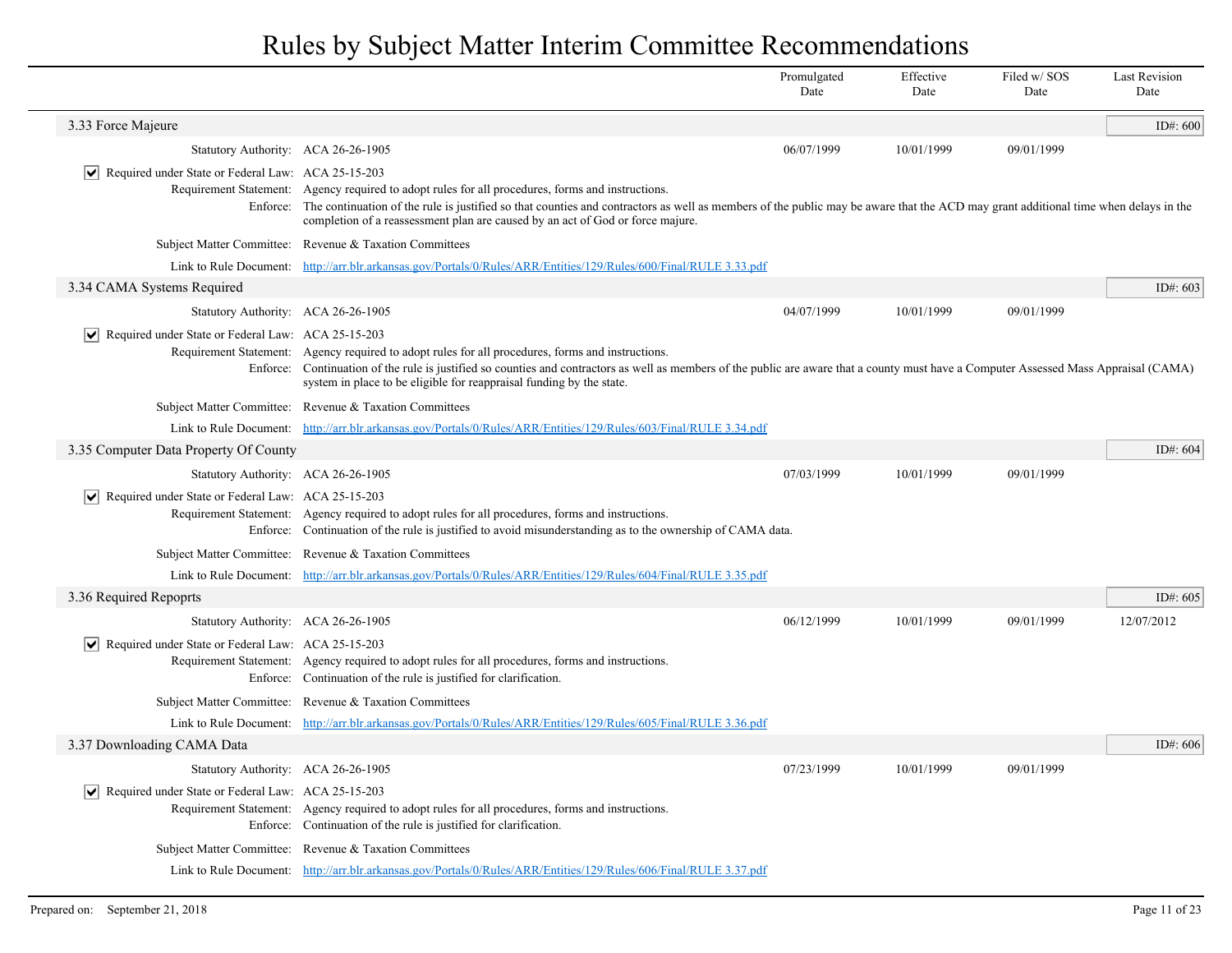|                                                                   |                                                                                                                                                                         | Promulgated<br>Date | Effective<br>Date | Filed w/SOS<br>Date | <b>Last Revision</b><br>Date |
|-------------------------------------------------------------------|-------------------------------------------------------------------------------------------------------------------------------------------------------------------------|---------------------|-------------------|---------------------|------------------------------|
| 3.38 Bid Specs For Contracted Reappraisals                        |                                                                                                                                                                         |                     |                   |                     | ID#: 607                     |
| Statutory Authority: ACA 26-26-1905                               |                                                                                                                                                                         | 05/07/1999          | 10/01/1999        | 09/01/1999          | 12/07/2012                   |
| $ \mathbf{v} $ Required under State or Federal Law: ACA 25-15-203 | Requirement Statement: Agency required to adopt rules for all procedures, forms and instructions.<br>Enforce: Continuation of the rule is justified for clarification.  |                     |                   |                     |                              |
|                                                                   | Subject Matter Committee: Revenue & Taxation Committees                                                                                                                 |                     |                   |                     |                              |
|                                                                   | Link to Rule Document: http://arr.blr.arkansas.gov/Portals/0/Rules/ARR/Entities/129/Rules/607/Final/RULE 3.38.pdf                                                       |                     |                   |                     |                              |
| 3.39 Bids Required For Contracted Reappraisals                    |                                                                                                                                                                         |                     |                   |                     | ID#: 608                     |
| Statutory Authority: ACA 26-26-1905                               |                                                                                                                                                                         | 03/06/1999          | 10/01/1999        | 09/01/1999          | 12/07/2012                   |
| Required under State or Federal Law: ACA 25-15-203                | Requirement Statement: Agency required to adopt rules for all procedures, forms and instructions.<br>Enforce: Continuation of the rule is justified for clarification.  |                     |                   |                     |                              |
|                                                                   | Subject Matter Committee: Revenue & Taxation Committees                                                                                                                 |                     |                   |                     |                              |
|                                                                   | Link to Rule Document: http://arr.blr.arkansas.gov/Portals/0/Rules/ARR/Entities/129/Rules/608/Final/RULE 3.39.pdf                                                       |                     |                   |                     |                              |
| 3.41 Reappraisal Plans Required                                   |                                                                                                                                                                         |                     |                   |                     | ID#: $610$                   |
| Statutory Authority: ACA 26-26-1905                               |                                                                                                                                                                         | 04/06/1999          | 10/01/1999        | 09/01/1999          | 03/03/2002                   |
| Required under State or Federal Law: ACA 25-15-203                | Requirement Statement: Agency required to adopt rules for all proceedures, forms and instructions.<br>Enforce: Continuation of the rule is justified for clarification. |                     |                   |                     |                              |
|                                                                   | Subject Matter Committee: Revenue & Taxation Committees                                                                                                                 |                     |                   |                     |                              |
|                                                                   | Link to Rule Document: http://arr.blr.arkansas.gov/Portals/0/Rules/ARR/Entities/129/Rules/610/Final/RULE 3.41.pdf                                                       |                     |                   |                     |                              |
| 3.42 Reappraisal Budgets Required                                 |                                                                                                                                                                         |                     |                   |                     | ID#: $611$                   |
| Statutory Authority: ACA 26-26-1905                               |                                                                                                                                                                         | 04/06/1999          | 10/01/1999        | 09/01/1999          | 12/07/2012                   |
| $ \mathbf{v} $ Required under State or Federal Law: ACA 25-15-203 | Requirement Statement: Agency required to adopt rules for all proceedures, forms and instructions.<br>Enforce: Continuation of the rule is justified for clarification. |                     |                   |                     |                              |
|                                                                   | Subject Matter Committee: Revenue & Taxation Committees                                                                                                                 |                     |                   |                     |                              |
|                                                                   | Link to Rule Document: http://arr.blr.arkansas.gov/Portals/0/Rules/ARR/Entities/129/Rules/611/Final/RULE 3.42.pdf                                                       |                     |                   |                     |                              |
| 3.43 Reappraisal Contracts Required                               |                                                                                                                                                                         |                     |                   |                     | ID#: 612                     |
| Statutory Authority: ACA 26-26-1905                               |                                                                                                                                                                         | 07/02/1999          | 10/01/1999        | 09/01/1999          |                              |
| Required under State or Federal Law: ACA 25-15-203                | Requirement Statement: Agency required to adopt rules for all proceedures, forms and instructions.<br>Enforce: Continuation of the rule is justified for clarification. |                     |                   |                     |                              |
|                                                                   | Subject Matter Committee: Revenue & Taxation Committees                                                                                                                 |                     |                   |                     |                              |
|                                                                   | Link to Rule Document: http://arr.blr.arkansas.gov/Portals/0/Rules/ARR/Entities/129/Rules/612/Final/RULE 3.43.pdf                                                       |                     |                   |                     |                              |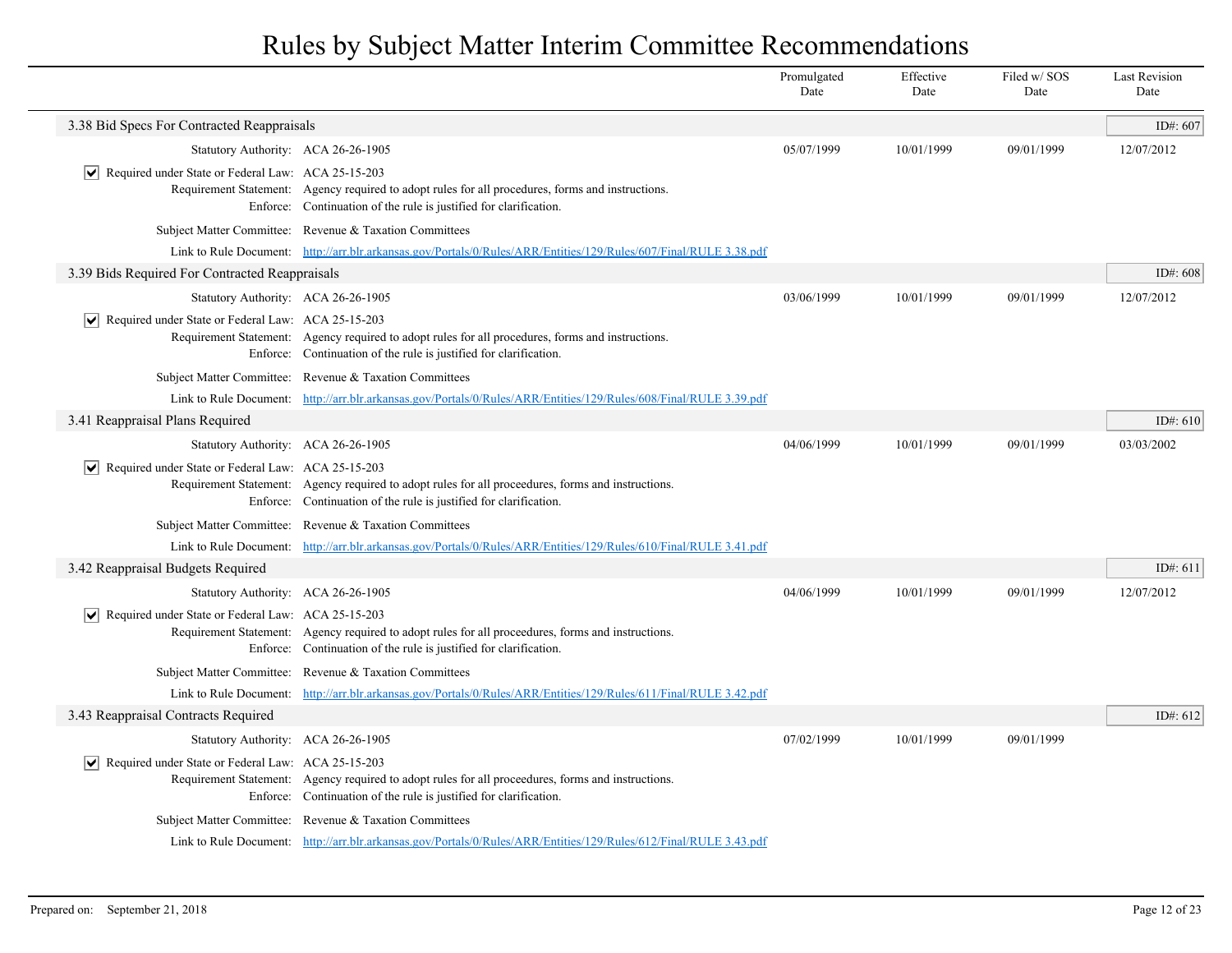|                                                                    |                                                                                                                                                                         | Promulgated<br>Date | Effective<br>Date | Filed w/SOS<br>Date | <b>Last Revision</b><br>Date |
|--------------------------------------------------------------------|-------------------------------------------------------------------------------------------------------------------------------------------------------------------------|---------------------|-------------------|---------------------|------------------------------|
| 3.44 Rejection of Reappraisal Plans                                |                                                                                                                                                                         |                     |                   |                     | ID#: 640                     |
| Statutory Authority: ACA 26-26-1905                                |                                                                                                                                                                         | 04/07/1999          | 10/01/1999        | 09/01/1999          |                              |
| $ \mathbf{v} $ Required under State or Federal Law: ACA 25-15-203  | Requirement Statement: Agency required to adopt rules for all proceedures, forms and instructions.<br>Enforce: Continuation of the rule is justified for clarification. |                     |                   |                     |                              |
|                                                                    | Subject Matter Committee: Revenue & Taxation Committees                                                                                                                 |                     |                   |                     |                              |
|                                                                    | Link to Rule Document: http://arr.blr.arkansas.gov/Portals/0/Rules/ARR/Entities/129/Rules/640/Final/RULE 3.44.pdf                                                       |                     |                   |                     |                              |
| 3.45 Conflicts with Acts 440 and 836 of 1997                       |                                                                                                                                                                         |                     |                   |                     | ID#: 675                     |
| Statutory Authority: ACA 26-26-1905                                |                                                                                                                                                                         | 07/06/1999          | 10/01/1999        | 09/01/1999          | 03/03/2002                   |
| Required under State or Federal Law: ACA 25-15-203                 | Requirement Statement: Agency required to adopt rules for all proceedures, forms and instructions.<br>Enforce: Continuation of the rule is justified for clarification. |                     |                   |                     |                              |
|                                                                    | Subject Matter Committee: Revenue & Taxation Committees                                                                                                                 |                     |                   |                     |                              |
|                                                                    | Link to Rule Document: http://arr.blr.arkansas.gov/Portals/0/Rules/ARR/Entities/129/Rules/675/Final/RULE 3.45.pdf                                                       |                     |                   |                     |                              |
| 3.46 Special Needs                                                 |                                                                                                                                                                         |                     |                   |                     | ID#: 641                     |
| Statutory Authority: ACA 26-26-1905                                |                                                                                                                                                                         | 07/07/1999          | 10/01/1999        | 09/01/1999          |                              |
| $\triangledown$ Required under State or Federal Law: ACA 25-15-203 | Requirement Statement: Agency required to adopt rules for all proceedures, forms and instructions.<br>Enforce: Continuation of the rule is justified for clarification. |                     |                   |                     |                              |
|                                                                    | Subject Matter Committee: Revenue & Taxation Committees                                                                                                                 |                     |                   |                     |                              |
|                                                                    | Link to Rule Document: http://arr.blr.arkansas.gov/Portals/0/Rules/ARR/Entities/129/Rules/641/Final/RULE 3.46.pdf                                                       |                     |                   |                     |                              |
| 3.47 Minimum Qualifications for Appraisal Tasks                    |                                                                                                                                                                         |                     |                   |                     | ID#: 642                     |
| Statutory Authority: ACA 26-26-1905                                |                                                                                                                                                                         | 07/07/1999          | 10/01/1999        | 09/01/1999          |                              |
| $\triangledown$ Required under State or Federal Law: ACA 25-15-203 | Requirement Statement: Agency required to adopt rules for all proceedures, forms and instructions.<br>Enforce: Continuation of the rule is justified for clarification. |                     |                   |                     |                              |
|                                                                    | Subject Matter Committee: Revenue & Taxation Committees                                                                                                                 |                     |                   |                     |                              |
|                                                                    | Link to Rule Document: http://arr.blr.arkansas.gov/Portals/0/Rules/ARR/Entities/129/Rules/642/Final/RULE 3.47.pdf                                                       |                     |                   |                     |                              |
| 3.47.1 Minimum Qualifications for Appraisal Manager                |                                                                                                                                                                         |                     |                   |                     | ID#: $643$                   |
| Statutory Authority: Act 1185 of 1999                              |                                                                                                                                                                         | 06/21/1999          | 10/01/1999        | 09/01/1999          |                              |
| Required under State or Federal Law: ACA 26-26-1905                | Requirement Statement: Agency required to adopt rules for all proceedures, forms and instructions.<br>Enforce: Continuation of the rule is justified for clarification. |                     |                   |                     |                              |
|                                                                    | Subject Matter Committee: Revenue & Taxation Committees                                                                                                                 |                     |                   |                     |                              |
|                                                                    | Link to Rule Document: http://arr.blr.arkansas.gov/Portals/0/Rules/ARR/Entities/129/Rules/643/Final/RULE 3.47.1.pdf                                                     |                     |                   |                     |                              |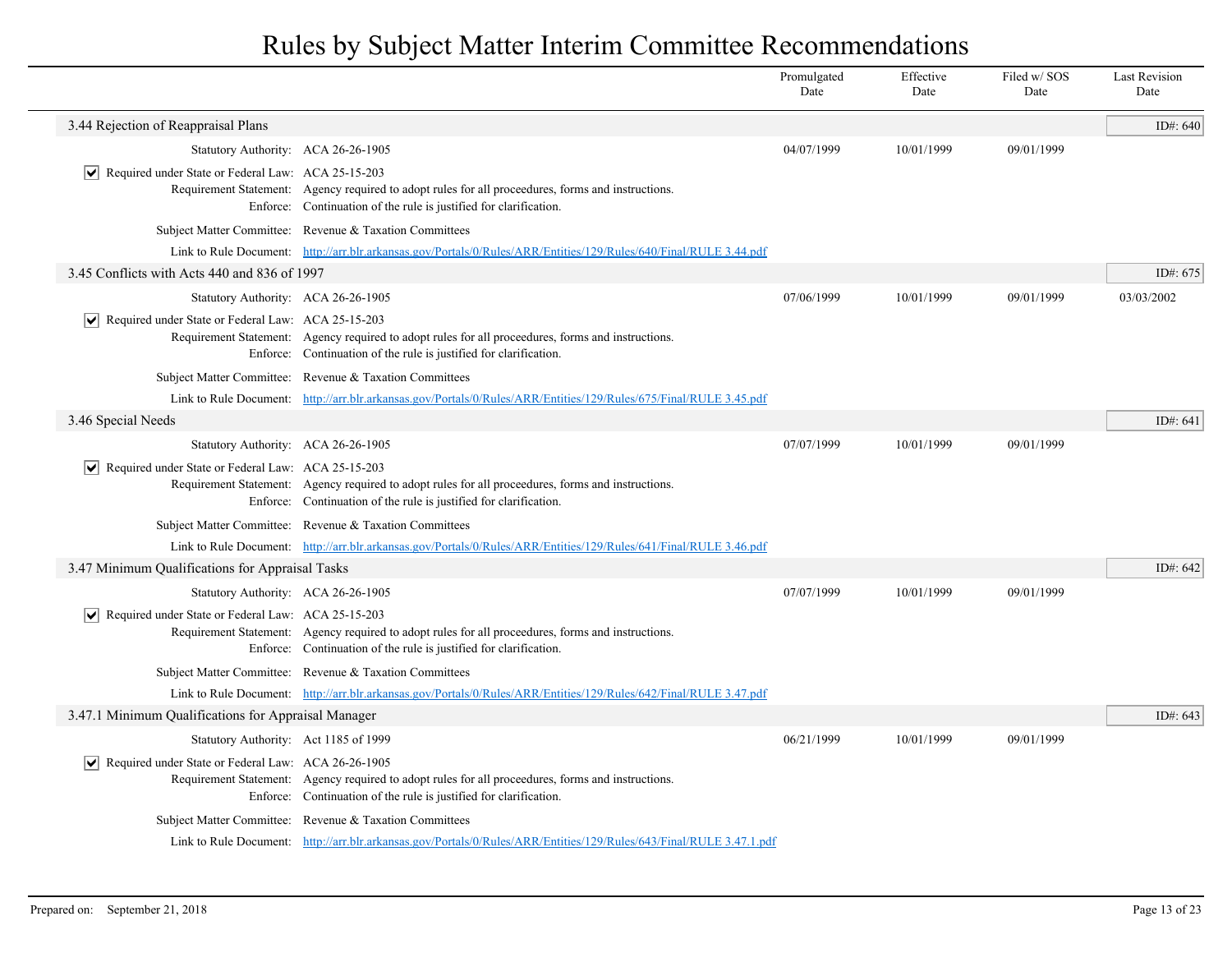|                                                                             |                                                                                                                                                                         | Promulgated<br>Date | Effective<br>Date | Filed w/SOS<br>Date | <b>Last Revision</b><br>Date |
|-----------------------------------------------------------------------------|-------------------------------------------------------------------------------------------------------------------------------------------------------------------------|---------------------|-------------------|---------------------|------------------------------|
| 3.47.2 Minimum Qualifications for Other Appraisal Tasks                     |                                                                                                                                                                         |                     |                   |                     | ID#: 644                     |
| Statutory Authority: ACA 26-26-1905                                         |                                                                                                                                                                         | 06/05/1999          | 10/01/1999        | 09/01/1999          | 12/01/2000                   |
| $ \bm{\mathsf{v}} $<br>Required under State or Federal Law: ACA 25-2-203    | Requirement Statement: Agency required to adopt rules for all proceedures, forms and instructions.<br>Enforce: Continuation of the rule is justified for clarification  |                     |                   |                     |                              |
|                                                                             | Subject Matter Committee: Revenue & Taxation Committees                                                                                                                 |                     |                   |                     |                              |
|                                                                             | Link to Rule Document: http://arr.blr.arkansas.gov/Portals/0/Rules/ARR/Entities/129/Rules/644/Final/RULE 3.47.2.pdf                                                     |                     |                   |                     |                              |
| 3.48 Maximum Annual Funding for Reappraisals/Reviews                        |                                                                                                                                                                         |                     |                   |                     | ID#: 645                     |
| Statutory Authority: ACA 26-26-1905                                         |                                                                                                                                                                         | 06/05/1999          | 10/01/1999        | 09/01/1999          |                              |
| $ \mathbf{v} $ Required under State or Federal Law: ACA 25-15-203           | Requirement Statement: Agency required to adopt rules for all proceedures, forms and instructions.<br>Enforce: Continuation of the rule is justified for clarification. |                     |                   |                     |                              |
|                                                                             | Subject Matter Committee: Revenue & Taxation Committees                                                                                                                 |                     |                   |                     |                              |
|                                                                             | Link to Rule Document: http://arr.blr.arkansas.gov/Portals/0/Rules/ARR/Entities/129/Rules/645/Final/RULE 3.48.pdf                                                       |                     |                   |                     |                              |
| 3.50 Assessors Duties Other than Reappraisal Costs not Eligible for Funding |                                                                                                                                                                         |                     |                   |                     | ID#: 647                     |
| Statutory Authority: ACA 26-26-1905                                         |                                                                                                                                                                         | 07/02/1999          | 10/01/1999        | 09/01/1999          |                              |
| $\triangledown$ Required under State or Federal Law: ACA 25-15-203          | Requirement Statement: Agency required to adopt rules for all proceedures, forms and instructions.<br>Enforce: Continuation of the rule is justified for clarification. |                     |                   |                     |                              |
|                                                                             | Subject Matter Committee: Revenue & Taxation Committees                                                                                                                 |                     |                   |                     |                              |
|                                                                             | Link to Rule Document: http://arr.blr.arkansas.gov/Portals/0/Rules/ARR/Entities/129/Rules/647/Final/RULE 3.50.pdf                                                       |                     |                   |                     |                              |
| 3.51 Definations Relating to Chapter 3 Rules                                |                                                                                                                                                                         |                     |                   |                     | ID#: 648                     |
| Statutory Authority: ACA 26-26-1905                                         |                                                                                                                                                                         | 05/07/1999          | 10/01/1999        | 09/01/1999          | 04/26/2010                   |
| $\triangledown$ Required under State or Federal Law: ACA 25-15-203          | Requirement Statement: Agency required to adopt rules for all proceedures, forms and instructions.<br>Enforce: Continuation of the rule is justified for clarification. |                     |                   |                     |                              |
|                                                                             | Subject Matter Committee: Revenue & Taxation Committees                                                                                                                 |                     |                   |                     |                              |
|                                                                             | Link to Rule Document: http://arr.blr.arkansas.gov/Portals/0/Rules/ARR/Entities/129/Rules/648/Final/RULE 3.51.pdf                                                       |                     |                   |                     |                              |
| 3.52 Waiver                                                                 |                                                                                                                                                                         |                     |                   |                     | ID#: 649                     |
| Statutory Authority: ACA 26-26-1905                                         |                                                                                                                                                                         | 06/21/1999          | 10/01/1999        | 09/01/1999          | 03/03/2002                   |
| Required under State or Federal Law: ACA 25-15-203<br>$ \bm{\mathsf{v}} $   | Requirement Statement: Agency required to adopt rules for all proceedures, forms and instructions.<br>Enforce: Continuation of the rule is justified for clarification. |                     |                   |                     |                              |
|                                                                             | Subject Matter Committee: Revenue & Taxation Committees                                                                                                                 |                     |                   |                     |                              |
|                                                                             | Link to Rule Document: http://arr.blr.arkansas.gov/Portals/0/Rules/ARR/Entities/129/Rules/649/Final/RULE 3.52.pdf                                                       |                     |                   |                     |                              |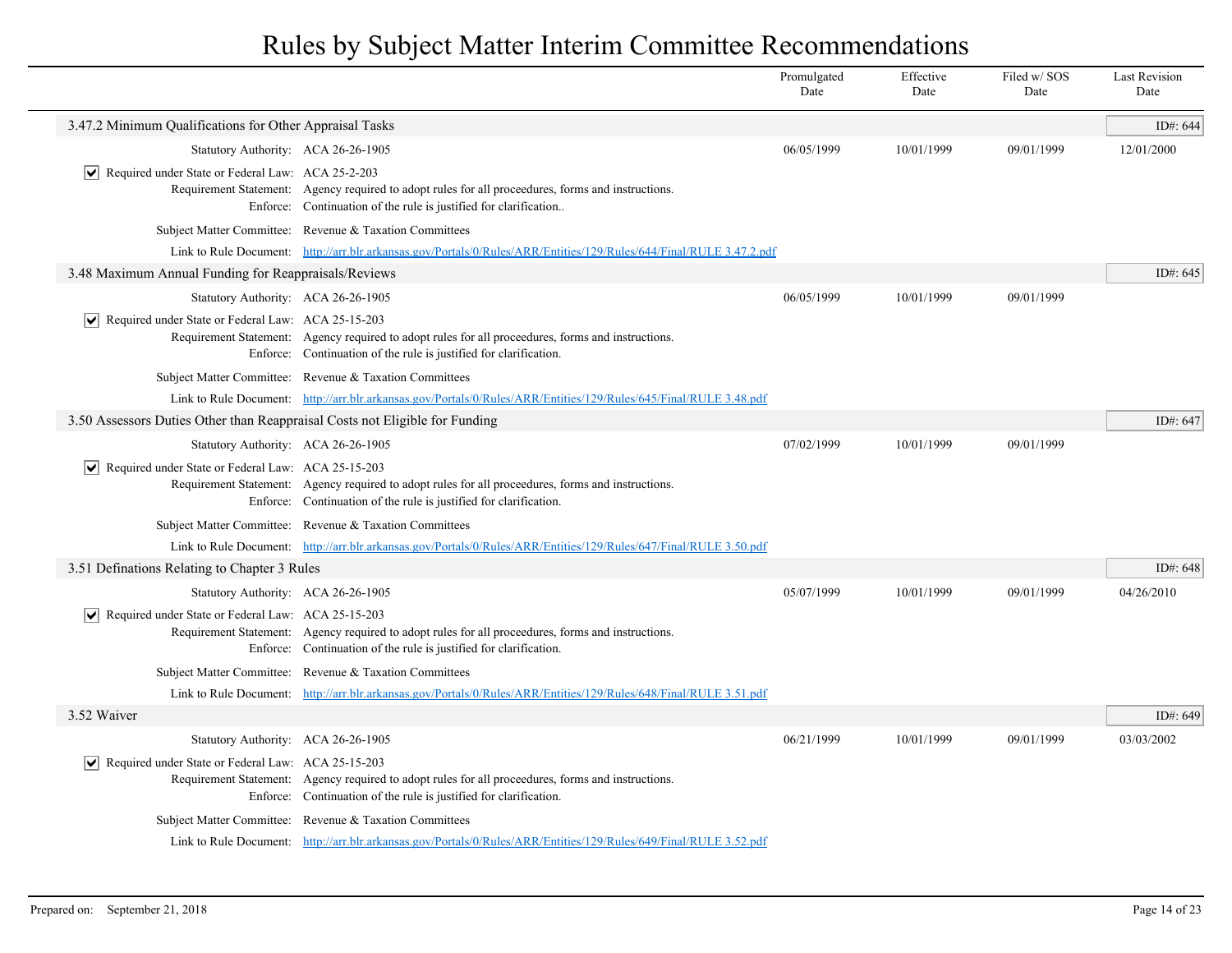|                                                                              |                                                                                                                                                                                        | Promulgated<br>Date | Effective<br>Date | Filed w/SOS<br>Date | <b>Last Revision</b><br>Date |
|------------------------------------------------------------------------------|----------------------------------------------------------------------------------------------------------------------------------------------------------------------------------------|---------------------|-------------------|---------------------|------------------------------|
| 4.01 Procedures Generally - Extension of Levy Date                           |                                                                                                                                                                                        |                     |                   |                     | ID#: 650                     |
| Statutory Authority: ACA 14-14-904                                           |                                                                                                                                                                                        | 06/23/1999          | 10/01/1999        | 09/01/1999          |                              |
| $ \mathbf{v} $ Required under State or Federal Law: ACA 25-15-203            | Requirement Statement: Agency required to adopt rules for all procedures, forms and instructions.<br>Enforce: Continuation of the rule is justified for clarification.                 |                     |                   |                     |                              |
|                                                                              | Subject Matter Committee: Revenue & Taxation Committees                                                                                                                                |                     |                   |                     |                              |
|                                                                              | Link to Rule Document: http://arr.blr.arkansas.gov/Portals/0/Rules/ARR/Entities/129/Rules/650/Final/RULE 4.01.pdf                                                                      |                     |                   |                     |                              |
| 4.02 General Authority to Promulgate Rules and Regulations & Perscribe Forms |                                                                                                                                                                                        |                     |                   |                     | ID#: 651                     |
|                                                                              | Statutory Authority: ACA 25-15-203, ACA 26-24-107, ACA 26-26-308, ACA 26-26-409                                                                                                        | 06/23/1999          | 10/01/1999        | 09/09/1999          |                              |
| $ \mathbf{v} $ Required under State or Federal Law: ACA 25-15-203            | Requirement Statement: Agency required to adopt rules for all procedures, forms and instructions.<br>Enforce: Continuation of the rule is justified for information and clarification. |                     |                   |                     |                              |
|                                                                              | Subject Matter Committee: Revenue & Taxation Committees                                                                                                                                |                     |                   |                     |                              |
|                                                                              | Link to Rule Document: http://arr.blr.arkansas.gov/Portals/0/Rules/ARR/Entities/129/Rules/651/Final/RULE 4.02.pdf                                                                      |                     |                   |                     |                              |
| 4.03 Extention of Time                                                       |                                                                                                                                                                                        |                     |                   |                     | ID#: 652                     |
|                                                                              | Statutory Authority: ACA 26-26-108, ACA 26-26-1905                                                                                                                                     | 06/21/1999          | 10/01/1999        | 09/01/1999          |                              |
| $ \mathbf{v} $ Required under State or Federal Law: ACA 26-26-1905           | Requirement Statement: Agency required to adopt rules for all procedures, forms and instructions.<br>Enforce: Continuation of the rule is justified for information and clarification. |                     |                   |                     |                              |
|                                                                              | Subject Matter Committee: Revenue & Taxation Committees                                                                                                                                |                     |                   |                     |                              |
|                                                                              | Link to Rule Document: http://arr.blr.arkansas.gov/Portals/0/Rules/ARR/Entities/129/Rules/652/Final/RULE 4.03.pdf                                                                      |                     |                   |                     |                              |
|                                                                              | 4.04 Ratio of Assessed Value to Market Value - Effect on State Aid or Turn-Back Funds                                                                                                  |                     |                   |                     | ID#: 653                     |
| Statutory Authority: ACA 26-26-1905                                          |                                                                                                                                                                                        | 06/23/1999          | 10/01/1999        | 09/01/1999          |                              |
| $ \mathbf{v} $ Required under State or Federal Law: ACA 25-15-203            | Requirement Statement: Agency required to adopt rules for all procedures, forms and instructions.<br>Enforce: Continuation of the rule is justified for information and clarification. |                     |                   |                     |                              |
|                                                                              | Subject Matter Committee: Revenue & Taxation Committees                                                                                                                                |                     |                   |                     |                              |
|                                                                              | Link to Rule Document: http://arr.blr.arkansas.gov/Portals/0/Rules/ARR/Entities/129/Rules/653/Final/RULE 4.04.pdf                                                                      |                     |                   |                     |                              |
| 4.04.1a Purpose, Authority, and Objective of Ratio Study Rules               |                                                                                                                                                                                        |                     |                   |                     | ID#: 889                     |
| Statutory Authority: ACA 26-26-1905                                          |                                                                                                                                                                                        | 05/04/1999          | 09/01/1999        | 10/01/1999          | 07/23/2014                   |
| $\sqrt{\phantom{a}}$ Required under State or Federal Law: ACA 25-15-203      | Requirement Statement: Agency required to adopt rules for all procedures, forms and instructions.<br>Enforce: Continuation of the rule is justified for information and clarification. |                     |                   |                     |                              |
|                                                                              | Subject Matter Committee: Revenue & Taxation Committees                                                                                                                                |                     |                   |                     |                              |
|                                                                              | Link to Rule Document: http://arr.blr.arkansas.gov/Portals/0/Rules/ARR/Entities/129/Rules/889/Final/RULE 4.04.1a.pdf                                                                   |                     |                   |                     |                              |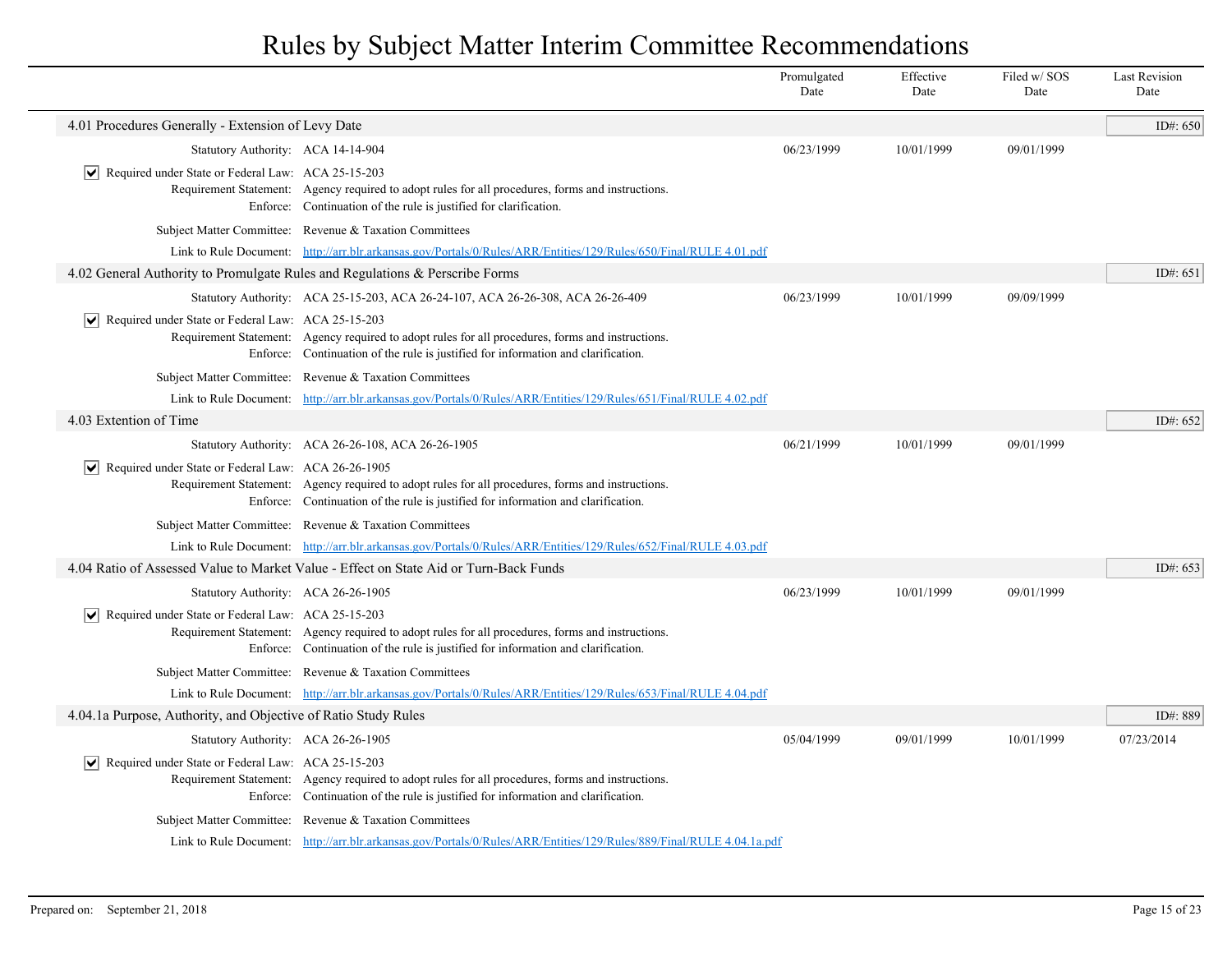|                                                                    |                                                                                                                                                                                        | Promulgated<br>Date | Effective<br>Date | Filed w/SOS<br>Date | <b>Last Revision</b><br>Date |
|--------------------------------------------------------------------|----------------------------------------------------------------------------------------------------------------------------------------------------------------------------------------|---------------------|-------------------|---------------------|------------------------------|
| 4.04.1b Ratio Study Required Dates                                 |                                                                                                                                                                                        |                     |                   |                     | ID#: $676$                   |
|                                                                    | Statutory Authority: ACA 26-26-1905                                                                                                                                                    | 06/08/2008          | 10/14/2008        | 09/14/2008          | 07/23/2014                   |
| ∣V∣<br>Required under State or Federal Law: ACA 25-15-203          | Requirement Statement: Agency required to adopt rules for all procedures, forms and instructions.<br>Enforce: Continuation of the rule is justified for information and clarification. |                     |                   |                     |                              |
|                                                                    | Subject Matter Committee: Revenue & Taxation Committees                                                                                                                                |                     |                   |                     |                              |
|                                                                    | Link to Rule Document: http://arr.blr.arkansas.gov/Portals/0/Rules/ARR/Entities/129/Rules/676/Final/RULE 4.04.1b.pdf                                                                   |                     |                   |                     |                              |
| 4.04.1c Sales Used In Ratio Studies                                |                                                                                                                                                                                        |                     |                   |                     | ID#: 677                     |
|                                                                    | Statutory Authority: ACA 26-26-1905                                                                                                                                                    | 07/24/2008          | 10/14/2008        | 09/14/2008          | 07/23/2014                   |
| Required under State or Federal Law: ACA 25-15-203                 | Requirement Statement: Agency required to adopt rules for all procedures, forms and instructions.<br>Enforce: Continuation of the rule is justified for information and clarification. |                     |                   |                     |                              |
|                                                                    | Subject Matter Committee: Revenue & Taxation Committees                                                                                                                                |                     |                   |                     |                              |
|                                                                    | Link to Rule Document: http://arr.blr.arkansas.gov/Portals/0/Rules/ARR/Entities/129/Rules/677/Final/RULE 4.04.1c.pdf                                                                   |                     |                   |                     |                              |
| 4.04.1d Adjustment Of Sales For Ratio Studies                      |                                                                                                                                                                                        |                     |                   |                     | ID#: 937                     |
|                                                                    | Statutory Authority: ACA 26-26-1905                                                                                                                                                    | 07/19/2006          | 12/20/2006        | 11/20/2006          | 07/23/2014                   |
| $ \mathbf{v} $ Required under State or Federal Law: ACA 25-15-203  | Requirement Statement: Agency required to adopt rules for all procedures, forms and instructions.<br>Enforce: Continuation of the rule is justified for information and clarification. |                     |                   |                     |                              |
|                                                                    | Subject Matter Committee: Revenue & Taxation Committees                                                                                                                                |                     |                   |                     |                              |
|                                                                    | Link to Rule Document: http://arr.blr.arkansas.gov/Portals/0/Rules/ARR/Entities/129/Rules/937/Final/RULE 4.04.1d.pdf                                                                   |                     |                   |                     |                              |
| 4.04.1e Compliance With Ratio Studies Standards Required           |                                                                                                                                                                                        |                     |                   |                     | ID#: 887                     |
|                                                                    | Statutory Authority: ACA 26-26-1905                                                                                                                                                    | 07/05/1999          | 10/01/1999        | 09/01/1999          |                              |
| $\triangledown$ Required under State or Federal Law: ACA 25-15-203 | Requirement Statement: Agency required to adopt rules for all procedures, forms and instructions.<br>Enforce: Continuation of the rule is justified for information and clarification. |                     |                   |                     |                              |
|                                                                    | Subject Matter Committee: Revenue & Taxation Committees                                                                                                                                |                     |                   |                     |                              |
|                                                                    | Link to Rule Document: http://arr.blr.arkansas.gov/Portals/0/Rules/ARR/Entities/129/Rules/887/Final/RULE 4.04.1e.pdf                                                                   |                     |                   |                     |                              |
| 4.04.1f Appeal Of Results Of Ratio Study Findings                  |                                                                                                                                                                                        |                     |                   |                     | ID#: 888                     |
|                                                                    | Statutory Authority: ACA 26-26-1905                                                                                                                                                    | 07/03/1999          | 10/01/1999        | 09/01/1999          |                              |
| $ \mathbf{v} $ Required under State or Federal Law: ACA 25-15-203  | Requirement Statement: Agency required to adopt rules for all procedures, forms and instructions.<br>Enforce: Continuation of the rule is justified for information and clarification. |                     |                   |                     |                              |
|                                                                    | Subject Matter Committee: Revenue & Taxation Committees                                                                                                                                |                     |                   |                     |                              |
|                                                                    | Link to Rule Document: http://arr.blr.arkansas.gov/Portals/0/Rules/ARR/Entities/129/Rules/888/Final/RULE 4.04.1f.pdf                                                                   |                     |                   |                     |                              |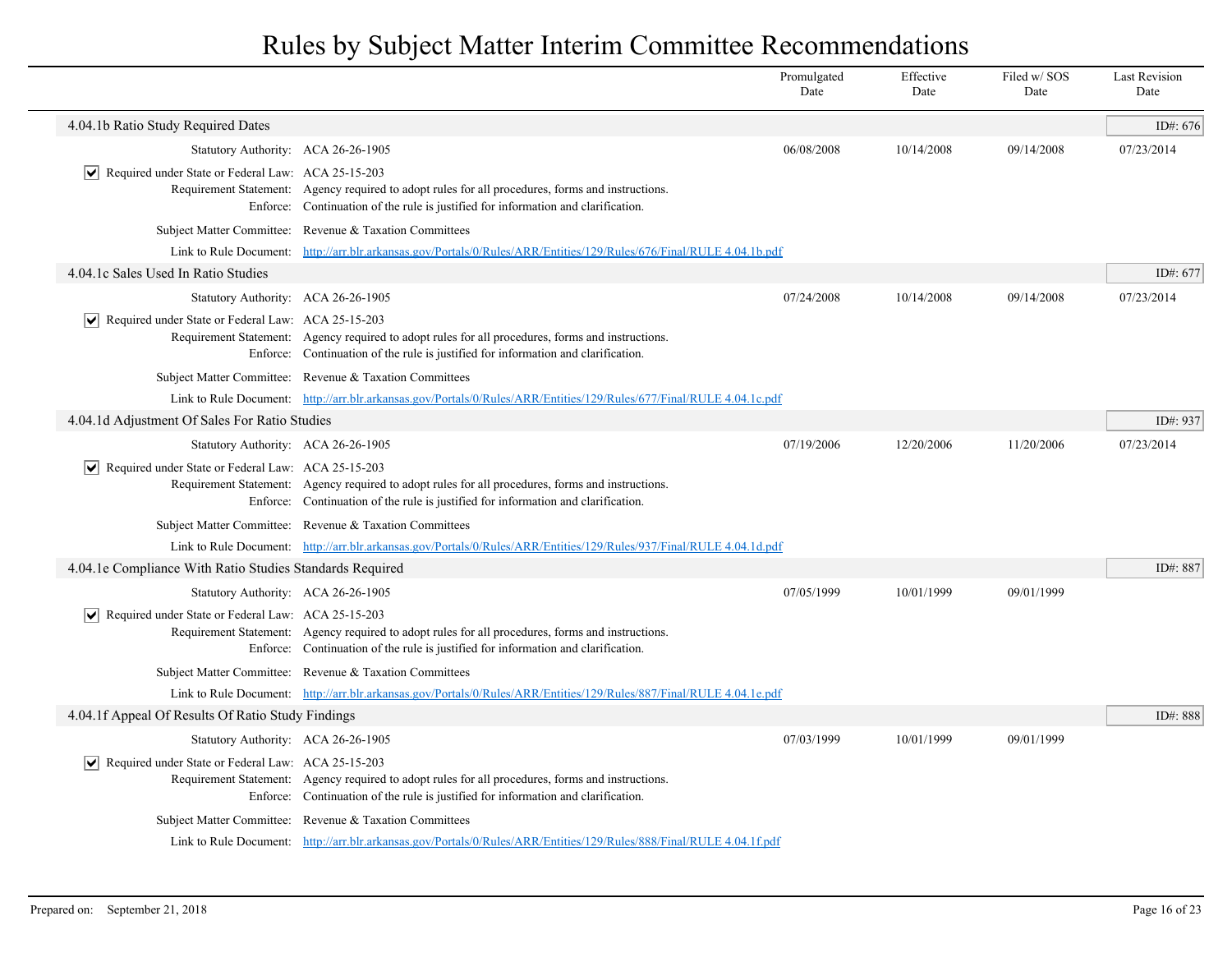|                                                                    |                                                                                                                                                                                         | Promulgated<br>Date | Effective<br>Date | Filed w/SOS<br>Date | <b>Last Revision</b><br>Date |
|--------------------------------------------------------------------|-----------------------------------------------------------------------------------------------------------------------------------------------------------------------------------------|---------------------|-------------------|---------------------|------------------------------|
| 4.04.1g Other Components Of Ratio Study                            |                                                                                                                                                                                         |                     |                   |                     | ID#: 938                     |
| Statutory Authority: ACA 26-26-1905                                |                                                                                                                                                                                         | 06/07/1999          | 10/01/1999        | 09/01/1999          | 07/23/2014                   |
| $ \mathbf{v} $ Required under State or Federal Law: ACA 25-15-203  | Requirement Statement: Agency required to adopt rules for all procedures, forms and instructions.<br>Enforce: Continuation of the rule is justified for information and clarification.  |                     |                   |                     |                              |
|                                                                    | Subject Matter Committee: Revenue & Taxation Committees                                                                                                                                 |                     |                   |                     |                              |
|                                                                    | Link to Rule Document: http://arr.blr.arkansas.gov/Portals/0/Rules/ARR/Entities/129/Rules/938/Final/RULE 4.04.1g.pdf                                                                    |                     |                   |                     |                              |
| 4.05 General Rules for Appraisal Contractors                       |                                                                                                                                                                                         |                     |                   |                     | ID#: 655                     |
| Statutory Authority: ACA 26-26-1905                                |                                                                                                                                                                                         | 06/24/1999          | 10/01/1999        | 09/01/1999          |                              |
| $ \mathbf{v} $ Required under State or Federal Law: ACA 25-15-203  | Requirement Statement: Agency required to adopt rules for all procedures, forms and instructions.<br>Enforce: Continuation of the rule is justified for information and clarification.  |                     |                   |                     |                              |
|                                                                    | Subject Matter Committee: Revenue & Taxation Committees                                                                                                                                 |                     |                   |                     |                              |
|                                                                    | Link to Rule Document: http://arr.blr.arkansas.gov/Portals/0/Rules/ARR/Entities/129/Rules/655/Final/RULE 4.05.pdf                                                                       |                     |                   |                     |                              |
| 4.05.1 Removal of Appraisal Company                                |                                                                                                                                                                                         |                     |                   |                     | ID#: 891                     |
| Statutory Authority: ACA 26-26-1905                                |                                                                                                                                                                                         | 05/25/2004          | 07/20/2004        | 06/20/2004          |                              |
| Required under State or Federal Law: ACA 25-15-203                 | Requirement Statement: Agency required to adopt rules for all proceedures, forms and instructions.<br>Enforce: Continuation of the rule is justified for information and clarification. |                     |                   |                     |                              |
|                                                                    | Subject Matter Committee: Revenue & Taxation Committees                                                                                                                                 |                     |                   |                     |                              |
|                                                                    | Link to Rule Document: http://arr.blr.arkansas.gov/Portals/0/Rules/ARR/Entities/129/Rules/891/Final/RULE 4.05.1.pdf                                                                     |                     |                   |                     |                              |
| 4.06 Countywide Reappraisal of Property                            |                                                                                                                                                                                         |                     |                   |                     | ID#: 656                     |
|                                                                    | Statutory Authority: ACA 26-26-306 & ACA 26-26-308                                                                                                                                      | 06/23/1999          | 10/01/1999        | 09/01/1999          |                              |
| $\triangledown$ Required under State or Federal Law: ACA 25-15-203 | Requirement Statement: Agency required to adopt rules for all procedures, forms and instructions.<br>Enforce: Continuation of the rule is justified for reference to authority.         |                     |                   |                     |                              |
|                                                                    | Subject Matter Committee: Revenue & Taxation Committees                                                                                                                                 |                     |                   |                     |                              |
|                                                                    | Link to Rule Document: http://arr.blr.arkansas.gov/Portals/0/Rules/ARR/Entities/129/Rules/656/Final/RULE 4.06.pdf                                                                       |                     |                   |                     |                              |
| 4.07 Completion of Reappraisal - Suspension of Penalties           |                                                                                                                                                                                         |                     |                   |                     | ID#: 657                     |
|                                                                    | Statutory Authority: ACA 26-26-307 & ACA 26-26-308, ACA 26-26-1905                                                                                                                      | 07/07/1999          | 10/01/1999        | 09/01/1999          |                              |
| Required under State or Federal Law: ACA 25-15-203                 | Requirement Statement: Agency required to adopt rules for all procedures, forms and instructions.<br>Enforce: Continuation of the rule is justified for information and clarification.  |                     |                   |                     |                              |
|                                                                    | Subject Matter Committee: Revenue & Taxation Committees                                                                                                                                 |                     |                   |                     |                              |
|                                                                    | Link to Rule Document: http://arr.blr.arkansas.gov/Portals/0/Rules/ARR/Entities/129/Rules/657/Final/RULE 4.07.pdf                                                                       |                     |                   |                     |                              |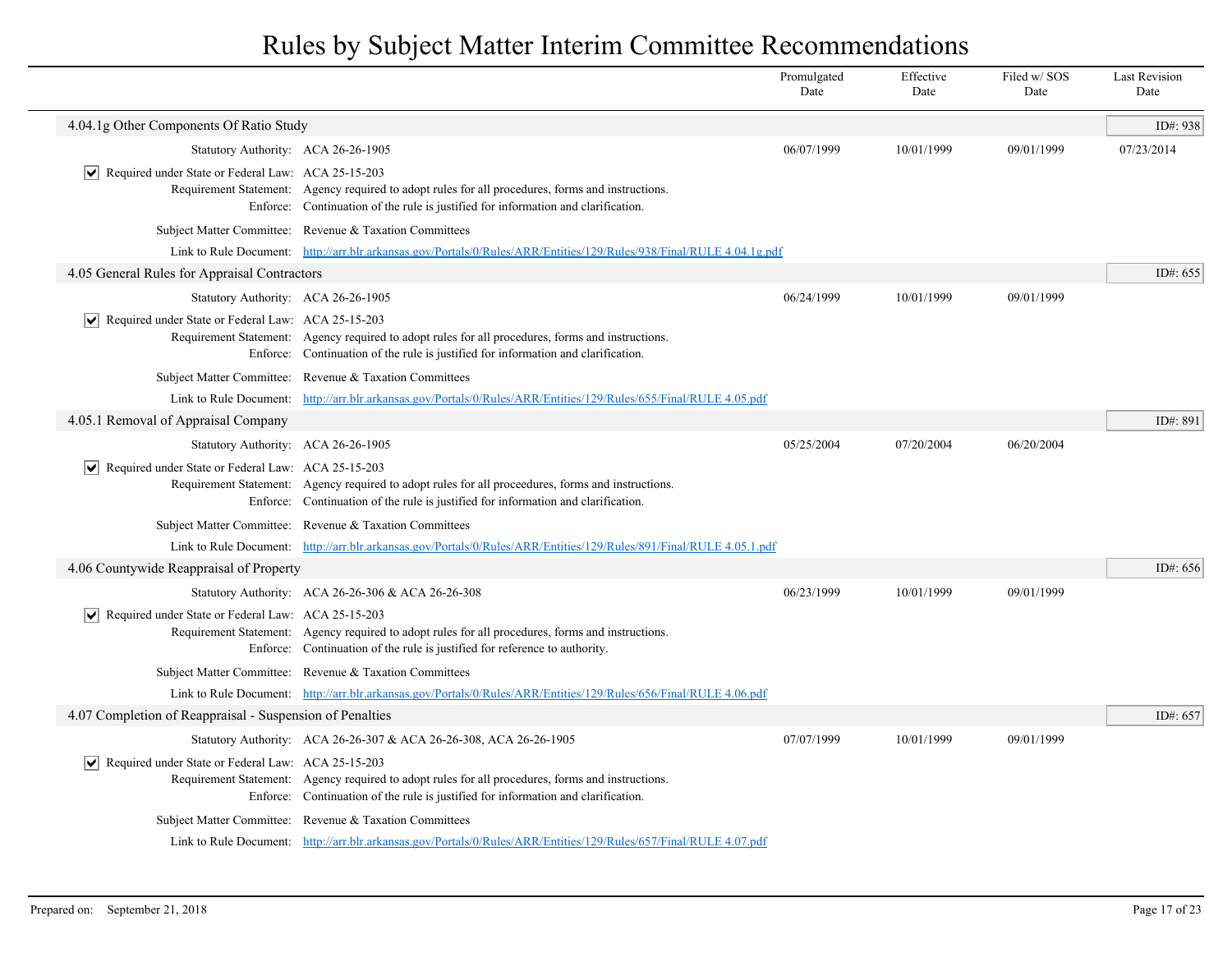|                                                                           |                                                                                                                                                                                         | Promulgated<br>Date | Effective<br>Date | Filed w/SOS<br>Date | <b>Last Revision</b><br>Date |
|---------------------------------------------------------------------------|-----------------------------------------------------------------------------------------------------------------------------------------------------------------------------------------|---------------------|-------------------|---------------------|------------------------------|
|                                                                           | 4.08 Proceedure for Adjustment of Taxes After Reappraisal or Reassessment of Property                                                                                                   |                     |                   |                     | ID#: 658                     |
|                                                                           | Statutory Authority: ACA 26-26-402 & ACA 26-26-409, ACA 26-26-1905                                                                                                                      | 07/08/1999          | 10/01/1999        | 09/01/1999          |                              |
| Required under State or Federal Law: ACA 25-15-203<br>$ \mathbf{v} $      | Requirement Statement: Agency required to adopt rules for all procedures, forms and instructions.<br>Enforce: Continuation of the rule is justified for information and clarification.  |                     |                   |                     |                              |
|                                                                           | Subject Matter Committee: Revenue & Taxation Committees                                                                                                                                 |                     |                   |                     |                              |
|                                                                           | Link to Rule Document: http://arr.blr.arkansas.gov/Portals/0/Rules/ARR/Entities/129/Rules/658/Final/RULE 4.08.pdf                                                                       |                     |                   |                     |                              |
| 4.08.1 Definations Relating To Amendment 59 and Act 848 Of 1981           |                                                                                                                                                                                         |                     |                   |                     | ID#: 893                     |
| Statutory Authority: Aca 25-15-203                                        |                                                                                                                                                                                         | 07/19/1999          | 10/01/1999        | 09/01/1999          | 09/25/2008                   |
| Required under State or Federal Law: ACA 25-15-203<br>$ \bm{\mathsf{v}} $ | Requirement Statement: Agency required to adopt rules for all proceedures, forms and instructions.<br>Enforce: Continuation of the rule is justified for information and clarification. |                     |                   |                     |                              |
|                                                                           | Subject Matter Committee: Revenue & Taxation Committees                                                                                                                                 |                     |                   |                     |                              |
|                                                                           | Link to Rule Document: http://arr.blr.arkansas.gov/Portals/0/Rules/ARR/Entities/129/Rules/893/Final/RULE 4.08.1.pdf                                                                     |                     |                   |                     |                              |
| 4.08.2 Definitions Relating To Amendment 79                               |                                                                                                                                                                                         |                     |                   |                     | ID#: 894                     |
| Statutory Authority: Aca 25-15-203                                        |                                                                                                                                                                                         | 06/06/1999          | 10/01/1999        | 09/01/1999          | 12/07/2012                   |
| $ \mathbf{v} $ Required under State or Federal Law: ACA 25-15-203         | Requirement Statement: Agency required to adopt rules for all proceedures, forms and instructions.<br>Enforce: Continuation of the rule is justified for information and clarification. |                     |                   |                     |                              |
|                                                                           | Subject Matter Committee: Revenue & Taxation Committees                                                                                                                                 |                     |                   |                     |                              |
|                                                                           | Link to Rule Document: http://arr.blr.arkansas.gov/Portals/0/Rules/ARR/Entities/129/Rules/894/Final/RULE 4.08.2.pdf                                                                     |                     |                   |                     |                              |
| 4.09 Comprehensive Countywide Reappraisals - Applicability                |                                                                                                                                                                                         |                     |                   |                     | ID#: 659                     |
|                                                                           | Statutory Authority: ACA 26-26-401 & 26-26-410, ACA 25-15-203                                                                                                                           | 07/06/1999          | 10/01/1999        | 09/01/1999          |                              |
| $\triangleright$ Required under State or Federal Law: ACA 25-15-203       | Requirement Statement: Agency required to adopt rules for all procedures, forms and instructions.<br>Enforce: Continuation of the rule is justified for information and clarification.  |                     |                   |                     |                              |
|                                                                           | Subject Matter Committee: Revenue & Taxation Committees                                                                                                                                 |                     |                   |                     |                              |
|                                                                           | Link to Rule Document: http://arr.blr.arkansas.gov/Portals/0/Rules/ARR/Entities/129/Rules/659/Final/RULE 4.09.pdf                                                                       |                     |                   |                     |                              |
| 4.10 Certification of Assessed Value Data                                 |                                                                                                                                                                                         |                     |                   |                     | ID#: 660                     |
|                                                                           | Statutory Authority: ACA 26-26-403 & 26-26-410                                                                                                                                          | 06/16/1999          | 10/01/1999        | 09/01/1999          |                              |
| Required under State or Federal Law: ACA 25-15-203                        | Requirement Statement: Agency required to adopt rules for all procedures, forms and instructions.<br>Enforce: Continuation of the rule is justified for information and clarification.  |                     |                   |                     |                              |
|                                                                           | Subject Matter Committee: Revenue & Taxation Committees                                                                                                                                 |                     |                   |                     |                              |
|                                                                           | Link to Rule Document: http://arr.blr.arkansas.gov/Portals/0/Rules/ARR/Entities/129/Rules/660/Final/RULE 4.10.pdf                                                                       |                     |                   |                     |                              |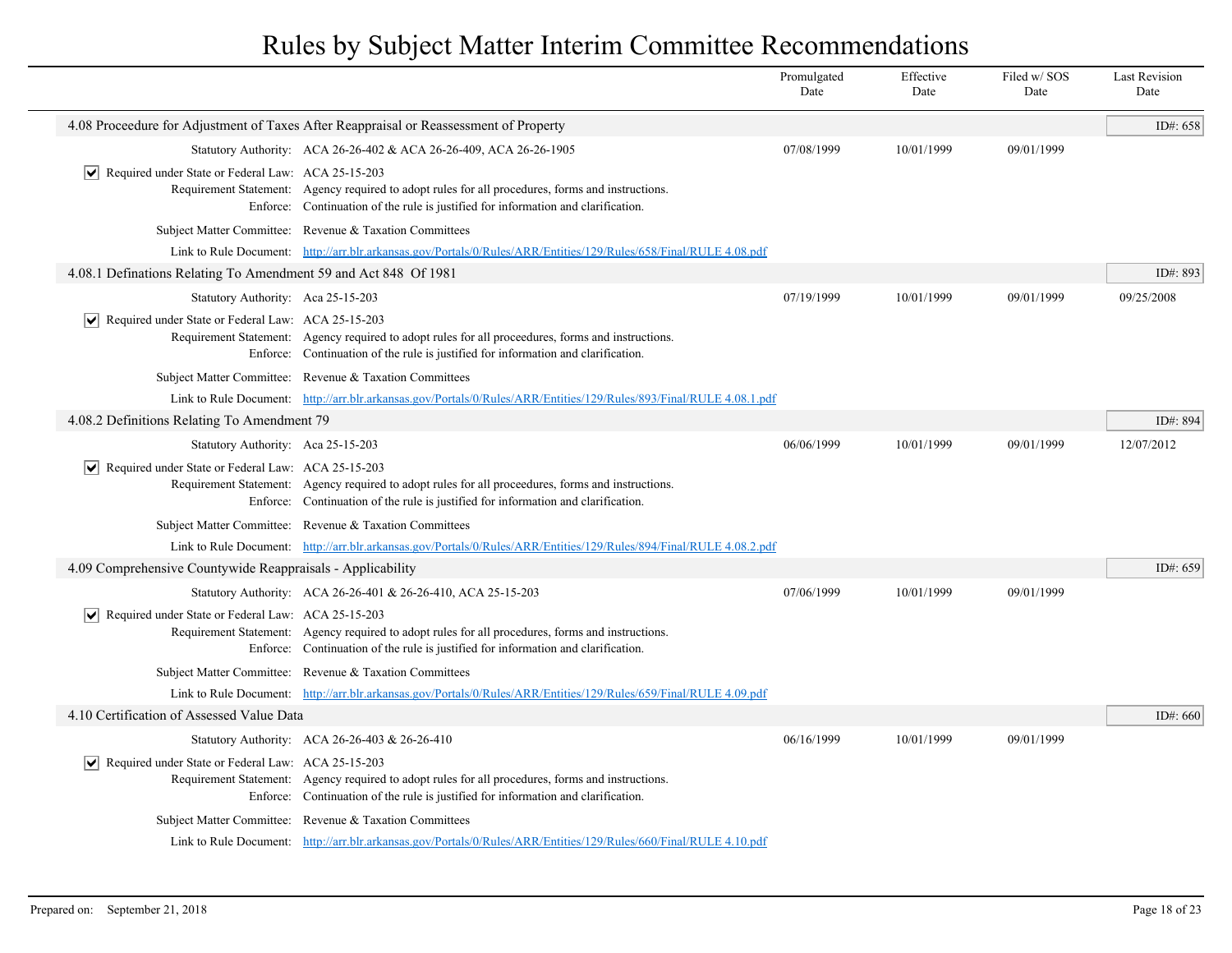|                                                                           |                                                                                                                                                                                        | Promulgated<br>Date | Effective<br>Date | Filed w/SOS<br>Date | <b>Last Revision</b><br>Date |
|---------------------------------------------------------------------------|----------------------------------------------------------------------------------------------------------------------------------------------------------------------------------------|---------------------|-------------------|---------------------|------------------------------|
| 4.11 Computation and Certification Form                                   |                                                                                                                                                                                        |                     |                   |                     | ID#: $661$                   |
|                                                                           | Statutory Authority: ACA 26-26-404 & ACA 26-26-410                                                                                                                                     | 06/20/1999          | 10/01/1999        | 09/01/1999          |                              |
| Required under State or Federal Law: ACA 25-15-203<br>∣V∣                 | Requirement Statement: Agency required to adopt rules for all procedures, forms and instructions.<br>Enforce: Continuation of the rule is justified for information and clarification. |                     |                   |                     |                              |
|                                                                           | Subject Matter Committee: Revenue & Taxation Committees                                                                                                                                |                     |                   |                     |                              |
|                                                                           | Link to Rule Document: http://arr.blr.arkansas.gov/Portals/0/Rules/ARR/Entities/129/Rules/661/Final/RULE 4.11.pdf                                                                      |                     |                   |                     |                              |
| 4.12 Personal Property Interim Millage Adjustment                         |                                                                                                                                                                                        |                     |                   |                     | ID#: 662                     |
|                                                                           | Statutory Authority: ACA 26-26-405 & ACA 26-26-410                                                                                                                                     | 06/09/1999          | 10/01/1999        | 09/01/1999          |                              |
| $ \mathbf{v} $ Required under State or Federal Law: ACA 25-15-203         | Requirement Statement: Agency required to adopt rules for all procedures, forms and instructions.<br>Enforce: Continuation of the rule is justified for information and clarification. |                     |                   |                     |                              |
|                                                                           | Subject Matter Committee: Revenue & Taxation Committees                                                                                                                                |                     |                   |                     |                              |
|                                                                           | Link to Rule Document: http://arr.blr.arkansas.gov/Portals/0/Rules/ARR/Entities/129/Rules/662/Final/RULE 4.12.pdf                                                                      |                     |                   |                     |                              |
| 4.13 Valuation Guidelines                                                 |                                                                                                                                                                                        |                     |                   |                     | ID#: 663                     |
|                                                                           | Statutory Authority: ACA 26-26-304 & ACA 26-26-407                                                                                                                                     | 07/08/1999          | 10/01/1999        | 09/01/1999          |                              |
| $ \mathbf{v} $ Required under State or Federal Law: ACA 25-15-203         | Requirement Statement: Agency required to adopt rules for all procedures, forms and instructions.<br>Enforce: Continuation of the rule is justified for information and clarification. |                     |                   |                     |                              |
|                                                                           | Subject Matter Committee: Revenue & Taxation Committees                                                                                                                                |                     |                   |                     |                              |
|                                                                           | Link to Rule Document: http://arr.blr.arkansas.gov/Portals/0/Rules/ARR/Entities/129/Rules/663/Final/RULE 4.13.pdf                                                                      |                     |                   |                     |                              |
| 4.14 Implementation of Millage Rollback In Fringe School Districts        |                                                                                                                                                                                        |                     |                   |                     | ID#: 664                     |
|                                                                           | Statutory Authority: ACA 26-26-408 & ACA 26-26-410                                                                                                                                     | 06/10/1999          | 10/01/1999        | 09/01/1999          |                              |
| $\triangledown$ Required under State or Federal Law: ACA 25-15-203        | Requirement Statement: Agency required to adopt rules for all procedures, forms and instructions.<br>Enforce: Continuation of the rule is justified for information and clarification. |                     |                   |                     |                              |
|                                                                           | Subject Matter Committee: Revenue & Taxation Committees                                                                                                                                |                     |                   |                     |                              |
|                                                                           | Link to Rule Document: http://arr.blr.arkansas.gov/Portals/0/Rules/ARR/Entities/129/Rules/664/Final/RULE 4.14.pdf                                                                      |                     |                   |                     |                              |
| 4.15 Training Criteria for Appraisers                                     |                                                                                                                                                                                        |                     |                   |                     | ID#: $665$                   |
| Statutory Authority: ACA 26-26-503                                        |                                                                                                                                                                                        | 07/02/1999          | 10/01/1999        | 09/01/1999          |                              |
| Required under State or Federal Law: ACA 25-15-203<br>$ \bm{\mathsf{v}} $ | Requirement Statement: Agency required to adopt rules for all procedures, forms and instructions.<br>Enforce: Continuation of the rule is justified for information and clarification. |                     |                   |                     |                              |
|                                                                           | Subject Matter Committee: Revenue & Taxation Committees                                                                                                                                |                     |                   |                     |                              |
|                                                                           | Link to Rule Document: http://arr.blr.arkansas.gov/Portals/0/Rules/ARR/Entities/129/Rules/665/Final/RULE 4.15.pdf                                                                      |                     |                   |                     |                              |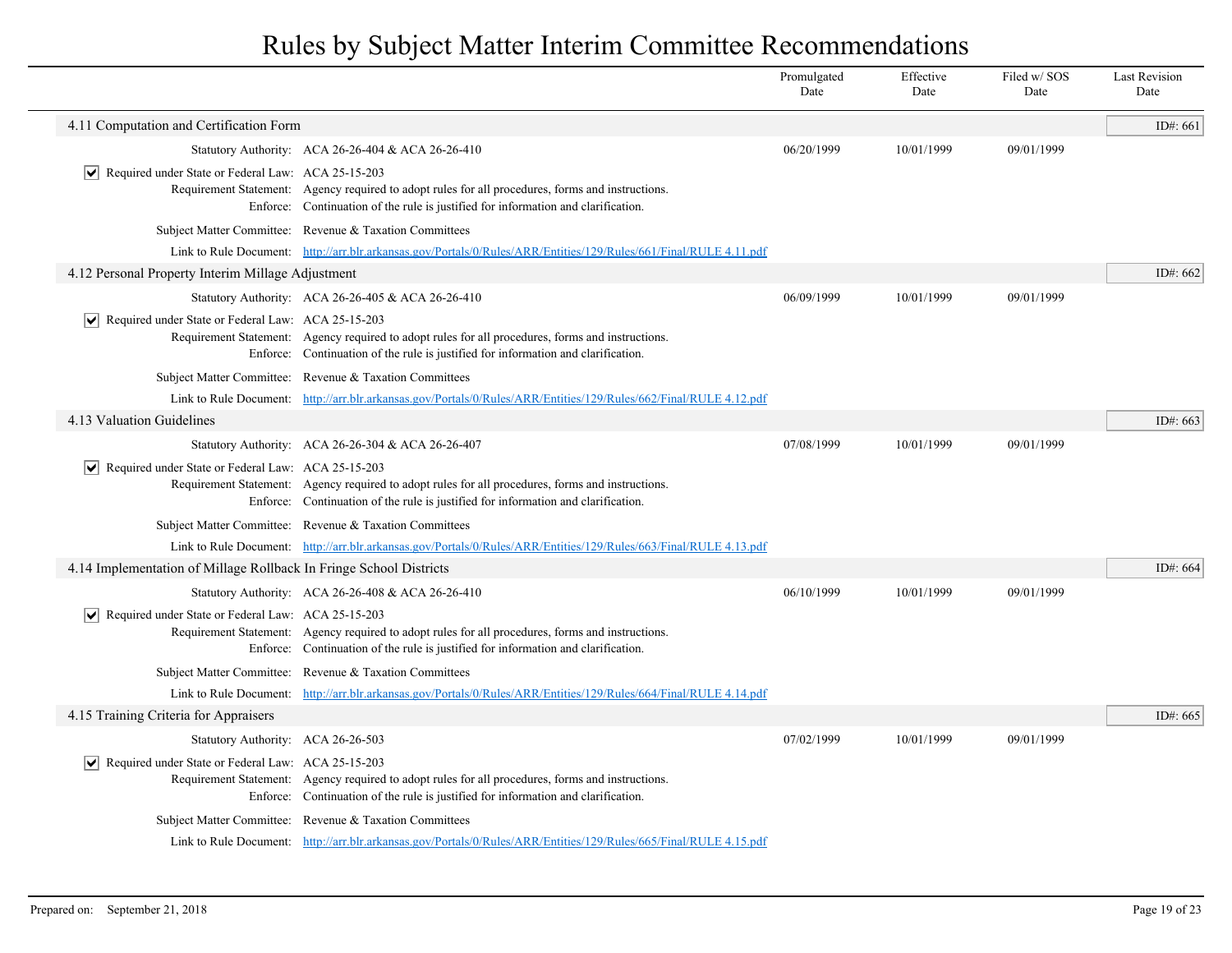|                                                                      |                                                                                                                                                                                        | Promulgated<br>Date | Effective<br>Date | Filed w/SOS<br>Date | <b>Last Revision</b><br>Date |
|----------------------------------------------------------------------|----------------------------------------------------------------------------------------------------------------------------------------------------------------------------------------|---------------------|-------------------|---------------------|------------------------------|
| 4.16 Property Used For Other Than Church Purposes                    |                                                                                                                                                                                        |                     |                   |                     | ID#: 895                     |
|                                                                      | Statutory Authority: ACA 26-26-1113 and Act 1040 of 1987                                                                                                                               | 05/13/1999          | 10/01/1999        | 09/01/1999          |                              |
| ↓ Required under State or Federal Law: ACA 25-15-203                 | Requirement Statement: Agency required to adopt rules for all procedures, forms and instructions.<br>Enforce: Continuation of the rule is justified for information and clarification. |                     |                   |                     |                              |
|                                                                      | Subject Matter Committee: Revenue & Taxation Committees                                                                                                                                |                     |                   |                     |                              |
|                                                                      | Link to Rule Document: http://arr.blr.arkansas.gov/Portals/0/Rules/ARR/Entities/129/Rules/895/Final/RULE 4.16.pdf                                                                      |                     |                   |                     |                              |
| 4.17 Assessment Of Personal Property Taxes by Mail Or By Telephone   |                                                                                                                                                                                        |                     |                   |                     | ID#: 667                     |
| Statutory Authority: ACA 26-26-1114                                  |                                                                                                                                                                                        | 06/01/1999          | 10/01/1999        | 09/01/1999          |                              |
| $ \mathbf{v} $ Required under State or Federal Law: ACA 25-15-203    | Requirement Statement: Agency required to adopt rules for all procedures, forms and instructions.<br>Enforce: Continuation of the rule is justified for information and clarification. |                     |                   |                     |                              |
|                                                                      | Subject Matter Committee: Revenue & Taxation Committees                                                                                                                                |                     |                   |                     |                              |
|                                                                      | Link to Rule Document: http://arr.blr.arkansas.gov/Portals/0/Rules/ARR/Entities/129/Rules/667/Final/RULE 4.17.pdf                                                                      |                     |                   |                     |                              |
| 4.18 Valuation Procedures                                            |                                                                                                                                                                                        |                     |                   |                     | ID#: 668                     |
| Statutory Authority: ACA 26-26-1202                                  |                                                                                                                                                                                        | 07/21/1999          | 10/01/1999        | 09/01/1999          |                              |
| $ \mathbf{v} $ Required under State or Federal Law: ACA 25-15-203    | Requirement Statement: Agency required to adopt rules for all procedures, forms and instructions.<br>Enforce: Continuation of the rule is justified for information and clarification. |                     |                   |                     |                              |
|                                                                      | Subject Matter Committee: Revenue & Taxation Committees                                                                                                                                |                     |                   |                     |                              |
|                                                                      | Link to Rule Document: http://arr.blr.arkansas.gov/Portals/0/Rules/ARR/Entities/129/Rules/668/Final/RULE 4.18.pdf                                                                      |                     |                   |                     |                              |
| 4.19 Uniform Notice Of Real Estate Value Change                      |                                                                                                                                                                                        |                     |                   |                     | ID#: 669                     |
| Statutory Authority: ACA 25-15-2CA                                   |                                                                                                                                                                                        | 05/22/1999          | 10/01/1999        | 09/01/1999          |                              |
| $ \mathbf{v} $ Required under State or Federal Law: ACA 25-15-203    | Requirement Statement: Agency required to adopt rules for all procedures, forms and instructions.<br>Enforce: Continuation of the rule is justified for information and clarification. |                     |                   |                     |                              |
|                                                                      | Subject Matter Committee: Revenue & Taxation Committees                                                                                                                                |                     |                   |                     |                              |
|                                                                      | Link to Rule Document: http://arr.blr.arkansas.gov/Portals/0/Rules/ARR/Entities/129/Rules/669/Final/RULE 4.19.pdf                                                                      |                     |                   |                     |                              |
| 4.19.1 Uniform Notice Of Newly Discovered/Newly Constructed Property |                                                                                                                                                                                        |                     |                   |                     | ID#: 898                     |
|                                                                      | Statutory Authority: Amd. 79 Ark Constitution, ACA 25-15-203                                                                                                                           | 05/02/2014          | 07/23/2014        | 06/23/2014          |                              |
| Required under State or Federal Law: ACA 25-15-203<br>$ \vee $       | Requirement Statement: Agency required to adopt rules for all procedures, forms and instructions.<br>Enforce: Continuation of the rule is justified for information and clarification. |                     |                   |                     |                              |
|                                                                      | Subject Matter Committee: Revenue & Taxation Committees                                                                                                                                |                     |                   |                     |                              |
|                                                                      | Link to Rule Document: http://arr.blr.arkansas.gov/Portals/0/Rules/ARR/Entities/129/Rules/898/Final/RULE 4.19.1.pdf                                                                    |                     |                   |                     |                              |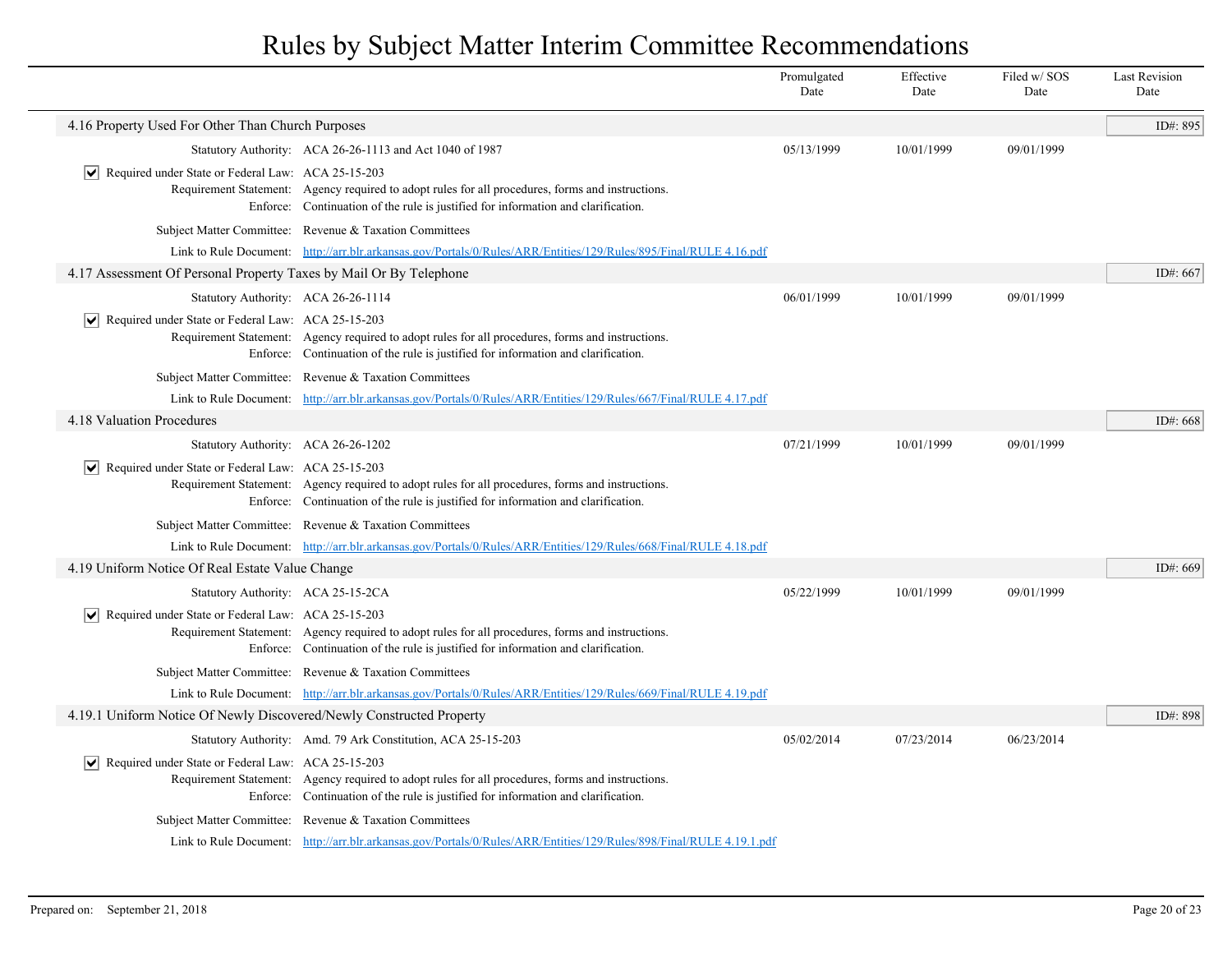|                                                                     |                                                                                                                                                                                        | Promulgated<br>Date | Effective<br>Date | Filed w/SOS<br>Date | <b>Last Revision</b><br>Date |
|---------------------------------------------------------------------|----------------------------------------------------------------------------------------------------------------------------------------------------------------------------------------|---------------------|-------------------|---------------------|------------------------------|
| 4.20 Homestead Credit Application Verification                      |                                                                                                                                                                                        |                     |                   |                     | ID#: 896                     |
|                                                                     | Statutory Authority: Amd. 79 Ark Constitution, ACA 25-15-203                                                                                                                           | 01/02/2002          | 03/03/2002        | 02/03/2002          |                              |
| $ \mathbf{v} $ Required under State or Federal Law: ACA 25-15-203   | Requirement Statement: Agency required to adopt rules for all procedures, forms and instructions.<br>Enforce: Continuation of the rule is justified for information and clarification. |                     |                   |                     |                              |
|                                                                     | Subject Matter Committee: Revenue & Taxation Committees                                                                                                                                |                     |                   |                     |                              |
|                                                                     | Link to Rule Document: http://arr.blr.arkansas.gov/Portals/0/Rules/ARR/Entities/129/Rules/896/Final/RULE 4.20.pdf                                                                      |                     |                   |                     |                              |
|                                                                     | 4.21 Authority To Promulgate Rules and Regulations for the Implementation of Uniform CAMA Standards                                                                                    |                     |                   |                     | ID#: 900                     |
|                                                                     | Statutory Authority: Act 1417 of 2005, ACa 25-15-203                                                                                                                                   | 04/13/2005          | 07/01/2005        | 06/01/2005          |                              |
| $ \mathbf{v} $ Required under State or Federal Law: ACA 25-15-203   |                                                                                                                                                                                        |                     |                   |                     |                              |
|                                                                     | Requirement Statement: Agency required to adopt rules for all procedures, forms and instructions.<br>Enforce: Continuation of the rule is justified for information and clarification. |                     |                   |                     |                              |
|                                                                     | Subject Matter Committee: Revenue & Taxation Committees                                                                                                                                |                     |                   |                     |                              |
|                                                                     | Link to Rule Document: http://arr.blr.arkansas.gov/Portals/0/Rules/ARR/Entities/129/Rules/900/Final/RULE 4.21.pdf                                                                      |                     |                   |                     |                              |
| 4.22 CAMA Standards and System Compliance Certification             |                                                                                                                                                                                        |                     |                   |                     | ID#: 901                     |
|                                                                     | Statutory Authority: Act 1417 of 2005, ACA 25-15-203                                                                                                                                   | 04/14/2005          | 07/01/2005        | 06/01/2005          |                              |
| Required under State or Federal Law: ACA 25-15-203                  | Requirement Statement: Agency required to adopt rules for all procedures, forms and instructions.<br>Enforce: Continuation of the rule is justified for information and clarification. |                     |                   |                     |                              |
|                                                                     | Subject Matter Committee: Revenue & Taxation Committees                                                                                                                                |                     |                   |                     |                              |
|                                                                     | Link to Rule Document: http://arr.blr.arkansas.gov/Portals/0/Rules/ARR/Entities/129/Rules/901/Final/RULE 4.22.pdf                                                                      |                     |                   |                     |                              |
|                                                                     | 4.23 Creation and Purpose of the Arkansas CAMA Compliance and Certification Advisory Board                                                                                             |                     |                   |                     | ID#: 902                     |
|                                                                     | Statutory Authority: Act 1417 of 2005, ACA 25-15-203                                                                                                                                   | 04/09/2005          | 07/01/2005        | 06/01/2005          |                              |
| $\triangleright$ Required under State or Federal Law: ACA 25-15-203 | Requirement Statement: Agency required to adopt rules for all procedures, forms and instructions.<br>Enforce: Continuation of the rule is justified for information and clarification. |                     |                   |                     |                              |
|                                                                     | Subject Matter Committee: Revenue & Taxation Committees                                                                                                                                |                     |                   |                     |                              |
|                                                                     | Link to Rule Document: http://arr.blr.arkansas.gov/Portals/0/Rules/ARR/Entities/129/Rules/902/Final/RULE 4.23.pdf                                                                      |                     |                   |                     |                              |
|                                                                     | 4.24 Appointment and Terms of Service of Members of the CAMA Compliance and Certification Advisory Board                                                                               |                     |                   |                     | ID#: 903                     |
|                                                                     | Statutory Authority: Act 1417 of 2005, ACA 25-15-203                                                                                                                                   | 05/21/2014          | 07/23/2014        | 06/23/2014          |                              |
| $ \mathbf{v} $ Required under State or Federal Law: ACA 25-15-203   | Requirement Statement: Agency required to adopt rules for all procedures, forms and instructions.<br>Enforce: Continuation of the rule is justified for information and clarification. |                     |                   |                     |                              |
|                                                                     | Subject Matter Committee: Revenue & Taxation Committees                                                                                                                                |                     |                   |                     |                              |
|                                                                     | Link to Rule Document: http://arr.blr.arkansas.gov/Portals/0/Rules/ARR/Entities/129/Rules/903/Final/RULE 4.24.pdf                                                                      |                     |                   |                     |                              |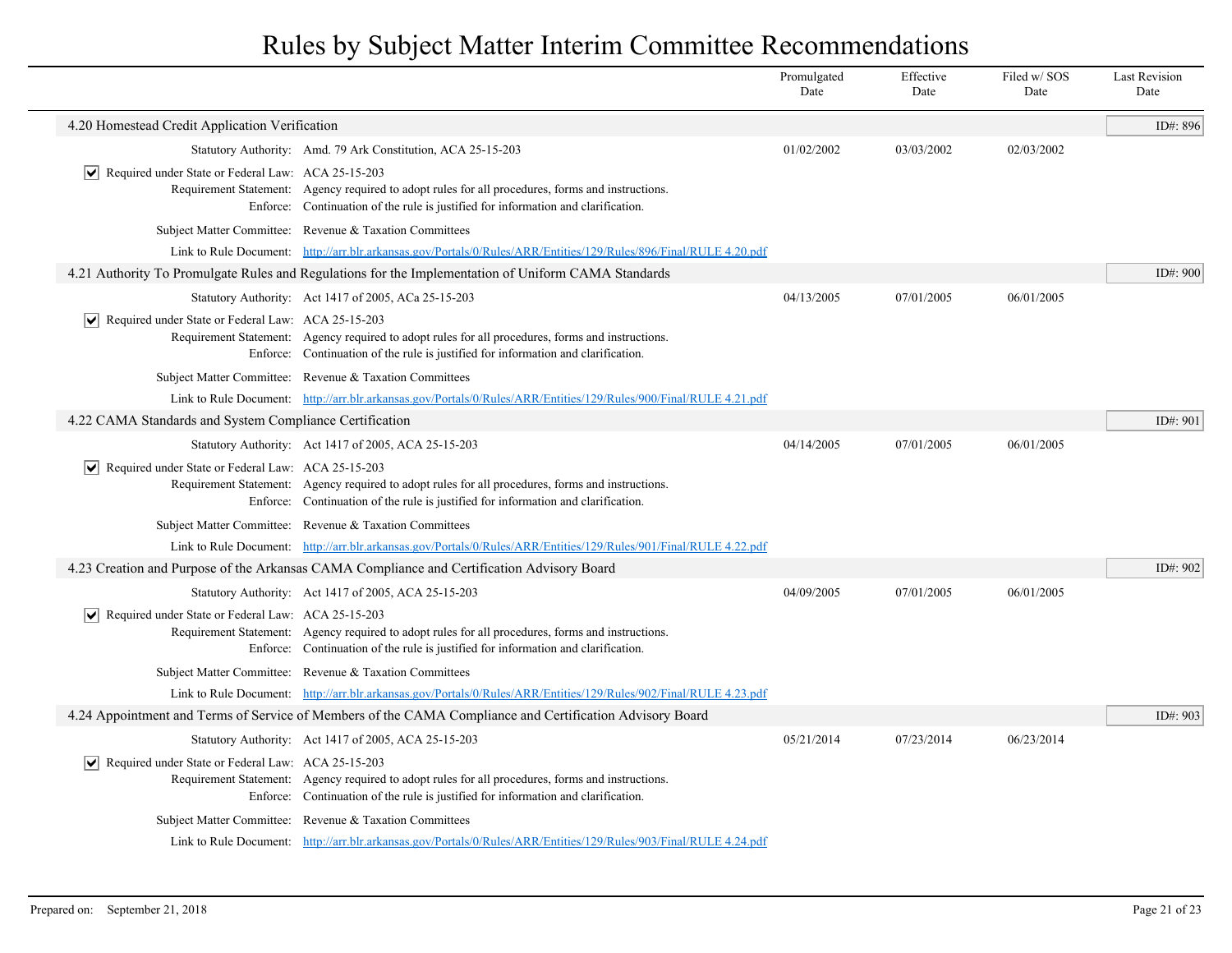|                                                                    |                                                                                                                                                                                           | Promulgated<br>Date | Effective<br>Date | Filed w/SOS<br>Date | <b>Last Revision</b><br>Date |
|--------------------------------------------------------------------|-------------------------------------------------------------------------------------------------------------------------------------------------------------------------------------------|---------------------|-------------------|---------------------|------------------------------|
| 4.25 Organization And Meetings Of The Board                        |                                                                                                                                                                                           |                     |                   |                     | ID#: 904                     |
|                                                                    | Statutory Authority: Act 1417 of 2005, ACA 25-15-203                                                                                                                                      | 04/21/2005          | 07/01/2005        | 06/01/2005          |                              |
| Required under State or Federal Law: ACA 25-15-203<br>∣V∣          | Requirement Statement: Agency required to adopt rules for all procedures, forms and instructions.<br>Enforce: Continuation of the rule is justified for information and clarification.    |                     |                   |                     |                              |
|                                                                    | Subject Matter Committee: Revenue & Taxation Committees                                                                                                                                   |                     |                   |                     |                              |
|                                                                    | Link to Rule Document: http://arr.blr.arkansas.gov/Portals/0/Rules/ARR/Entities/129/Rules/904/Final/RULE 4.25.pdf                                                                         |                     |                   |                     |                              |
| 4.26 Testing Of CAMA System                                        |                                                                                                                                                                                           |                     |                   |                     | ID#: 905                     |
|                                                                    | Statutory Authority: Act 1417 of 2005, ACA 25-15-203                                                                                                                                      | 05/03/2005          | 07/01/2005        | 06/01/2005          |                              |
| Required under State or Federal Law: ACA 25-15-203                 | Requirement Statement: Agency required to adopt rules for all procedures, forms and instructions.<br>Enforce: Continuation of the rule is justified for information and clarification.    |                     |                   |                     |                              |
|                                                                    | Subject Matter Committee: Revenue & Taxation Committees                                                                                                                                   |                     |                   |                     |                              |
|                                                                    | Link to Rule Document: http://arr.blr.arkansas.gov/Portals/0/Rules/ARR/Entities/129/Rules/905/Final/RULE 4.26.pdf                                                                         |                     |                   |                     |                              |
| 4.27 Use Problems                                                  |                                                                                                                                                                                           |                     |                   |                     | ID#: 906                     |
|                                                                    | Statutory Authority: Act 1417 of 2005, ACA 25-15-203                                                                                                                                      | 05/07/2005          | 07/01/2005        | 06/01/2005          |                              |
| $\triangledown$ Required under State or Federal Law: ACA 25-15-203 | Requirement Statement: Agency required to adopt rules for all procedures, forms and instructions.<br>Enforce: Continuation of the rule is justified for information and clarification.    |                     |                   |                     |                              |
|                                                                    | Subject Matter Committee: Revenue & Taxation Committees                                                                                                                                   |                     |                   |                     |                              |
|                                                                    | Link to Rule Document: http://arr.blr.arkansas.gov/Portals/0/Rules/ARR/Entities/129/Rules/906/Final/RULE 4.27.pdf                                                                         |                     |                   |                     |                              |
| 4.28 Penalties In The Event Of Noncompliance                       |                                                                                                                                                                                           |                     |                   |                     | ID#: 907                     |
|                                                                    | Statutory Authority: Act 1417 of 2005, ACA 25-15-203                                                                                                                                      | 05/09/2005          | 07/01/2005        | 06/01/2005          |                              |
| $ \mathbf{v} $ Required under State or Federal Law: ACA 25-2-203   | Requirement Statement: Agency required to adopt rules for all procedures, forms and instructions.<br>Enforce: Continuation of the rule is justified for information and clarification.    |                     |                   |                     |                              |
|                                                                    | Subject Matter Committee: Revenue & Taxation Committees                                                                                                                                   |                     |                   |                     |                              |
|                                                                    | Link to Rule Document: http://arr.blr.arkansas.gov/Portals/0/Rules/ARR/Entities/129/Rules/907/Final/RULE 4.28.pdf                                                                         |                     |                   |                     |                              |
| 4.29 Change In Market Value Between Reappraisals                   |                                                                                                                                                                                           |                     |                   |                     | ID#: 908                     |
|                                                                    | Statutory Authority: Act 1417 of 2005, ACA 25-15-203                                                                                                                                      | 05/13/2014          | 07/23/2014        | 06/23/2014          |                              |
| $ \mathbf{v} $ Required under State or Federal Law: ACA 25-15-203  | Requirement Statement: Agency is required to adopt rules for all procedures, forms and instructions.<br>Enforce: Continuation of the rule is justified for information and clarification. |                     |                   |                     |                              |
|                                                                    | Subject Matter Committee: Revenue & Taxation Committees                                                                                                                                   |                     |                   |                     |                              |
|                                                                    | Link to Rule Document: http://arr.blr.arkansas.gov/Portals/0/Rules/ARR/Entities/129/Rules/908/Final/RULE 4.29.pdf                                                                         |                     |                   |                     |                              |